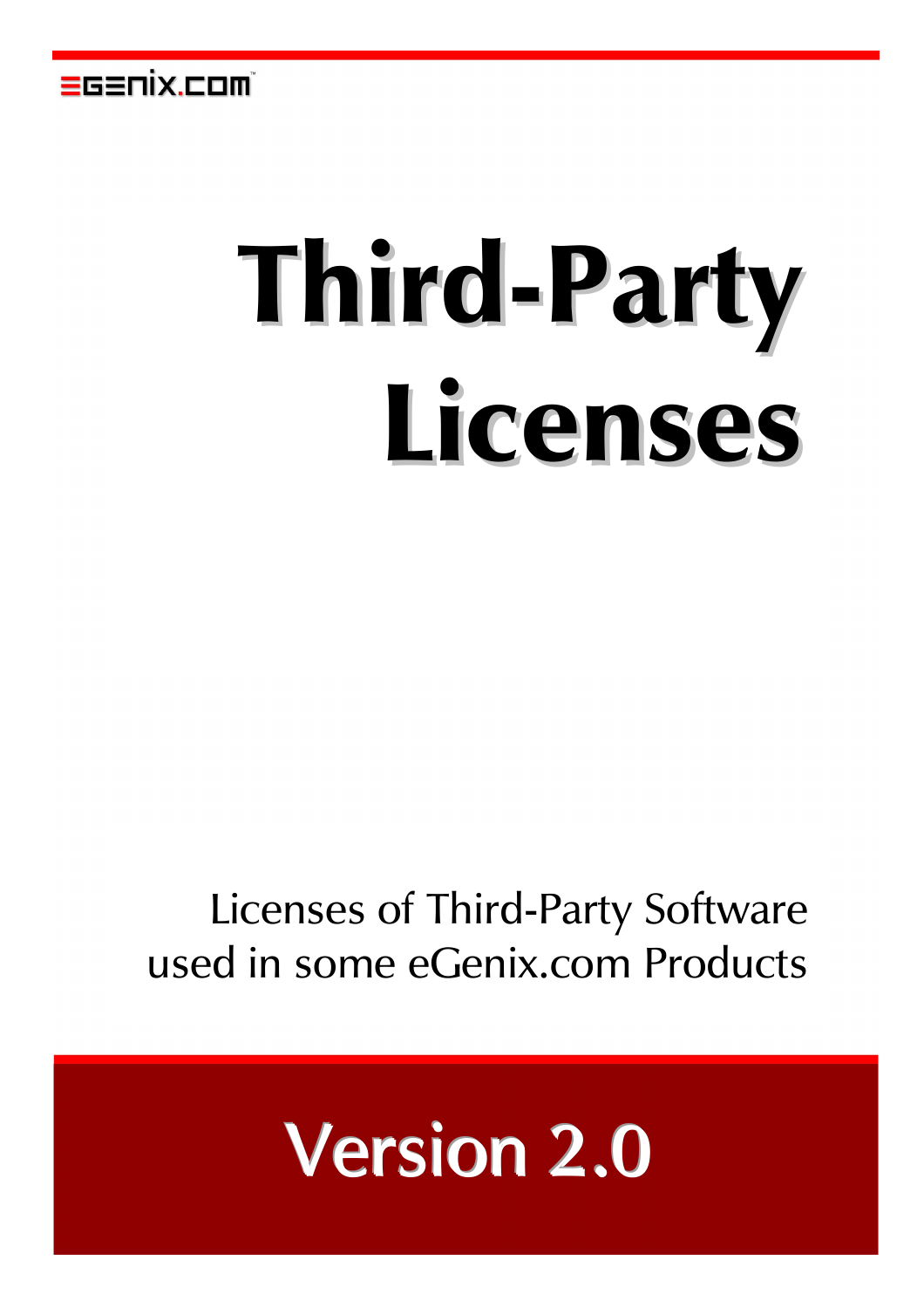Copyright 2000-2012 by eGenix.com GmbH, Langenfeld

All rights reserved. No part of this work may be reproduced or used in any form or by any means without written permission of the publisher.

All product names and logos are trademarks of their respective owners.

The product names "mxBeeBase", "mxCGIPython", "mxCounter", "mxCrypto", "mxDateTime", "mxGeoIP", "mxHTMLTools", "mxLicenseManager", "mxLog", "mxNumber", "mxODBC", "mxODBC Connect", "mxObjectStore", "mxProxy", "mxQueue", "mxStack", "mxTextTools", "mxTidy", "mxTools", "mxUID", "mxURL", "mxXMLTools", "eGenix Application Server", "PythonHTML", "eGenix" and "eGenix.com" and corresponding logos are trademarks of eGenix.com GmbH, Langenfeld.

Printed in Germany.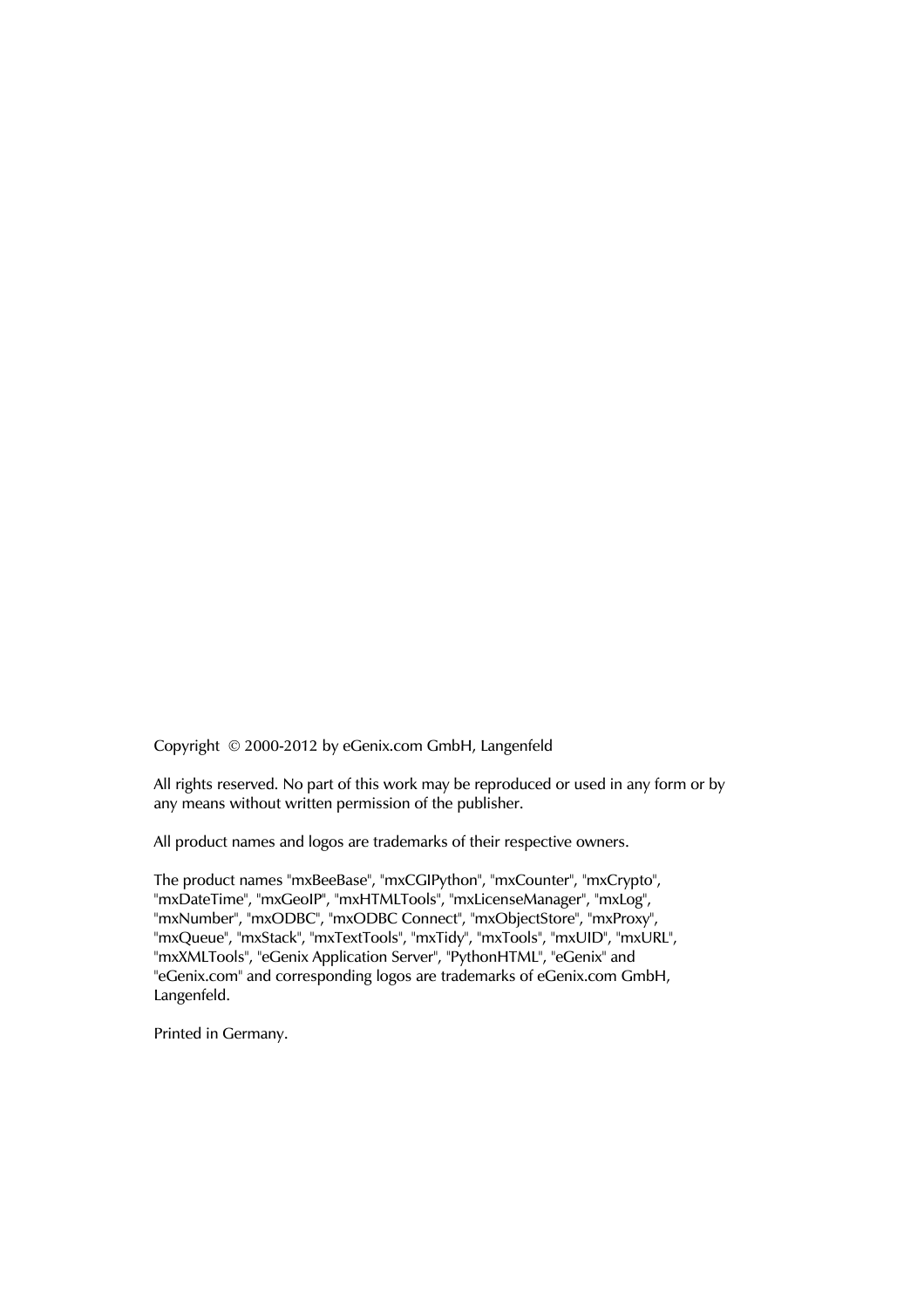# **Contents**

| 1. |     |                                                                       |  |  |
|----|-----|-----------------------------------------------------------------------|--|--|
| 2. |     |                                                                       |  |  |
|    | 2.1 |                                                                       |  |  |
|    | 2.2 |                                                                       |  |  |
|    | 2.3 | OpenSSL Toolkit - Secure Socket Layer (SSL) Implementation  10        |  |  |
|    | 2.4 |                                                                       |  |  |
|    | 2.5 |                                                                       |  |  |
| 3. |     |                                                                       |  |  |
|    | 3.1 | GNU Lesser General Public License (LGPL) - Version 2.1 16             |  |  |
|    | 3.2 | Python Software Foundation (PSF) License - Version 2 26               |  |  |
|    | 3.3 | Creative Commons Attribution 2.5 Generic Public License (CC BY 2.5)27 |  |  |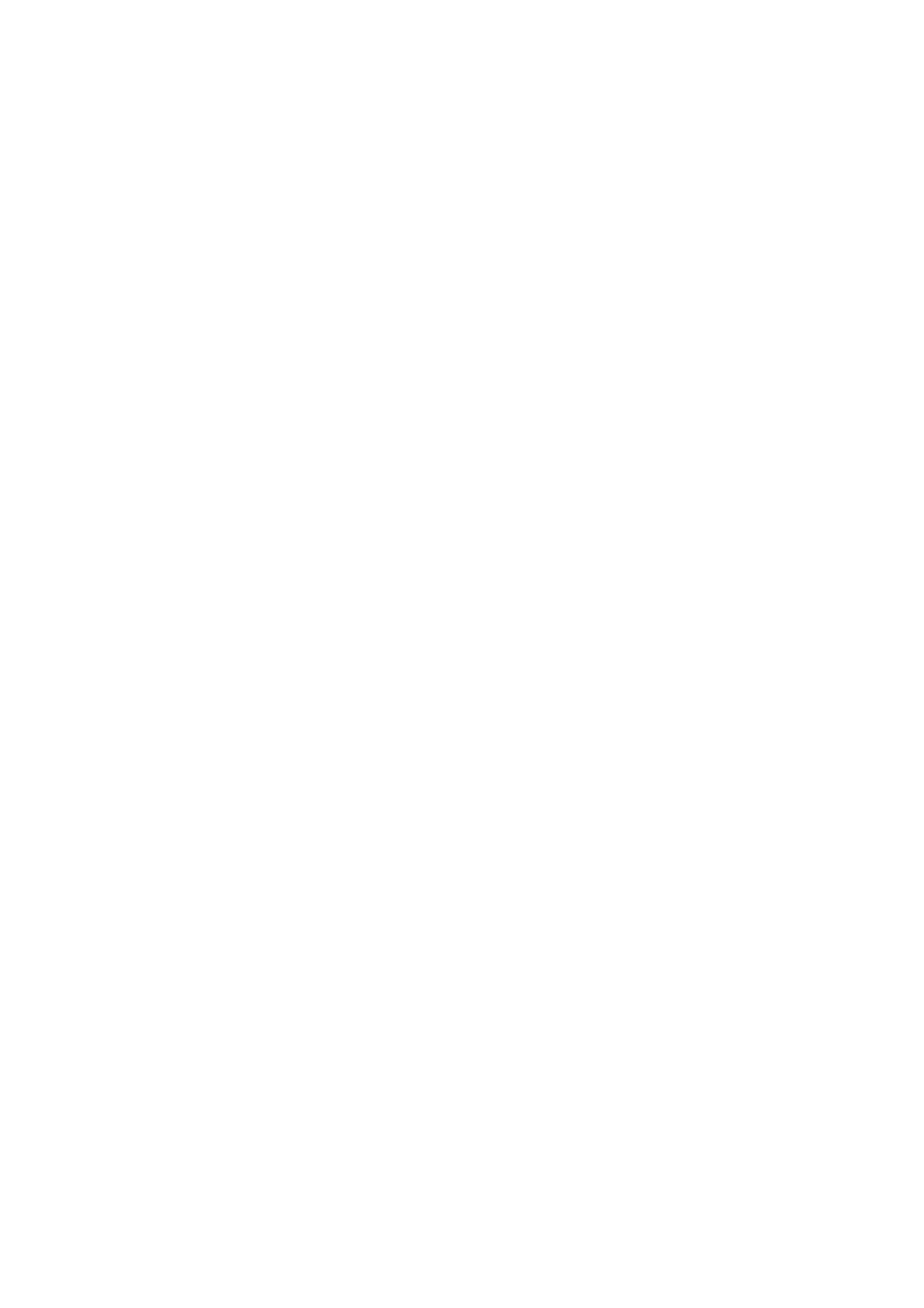2.1. Python - Object Oriented Programming Language

# <span id="page-4-0"></span>1. Introduction

Some eGenix.com products contain open-source software written by third parties.

This document lists the third-party licenses which apply to those parts of the eGenix.com products using the respective third-party software.

# Note:

The eGenix.com product documentation will include a list of all third party components used in the product.

If you have questions regarding the licenses or the use of the third-party software in eGenix.com products, please write to *[info@egenix.com](mailto:info@egenix.com)*.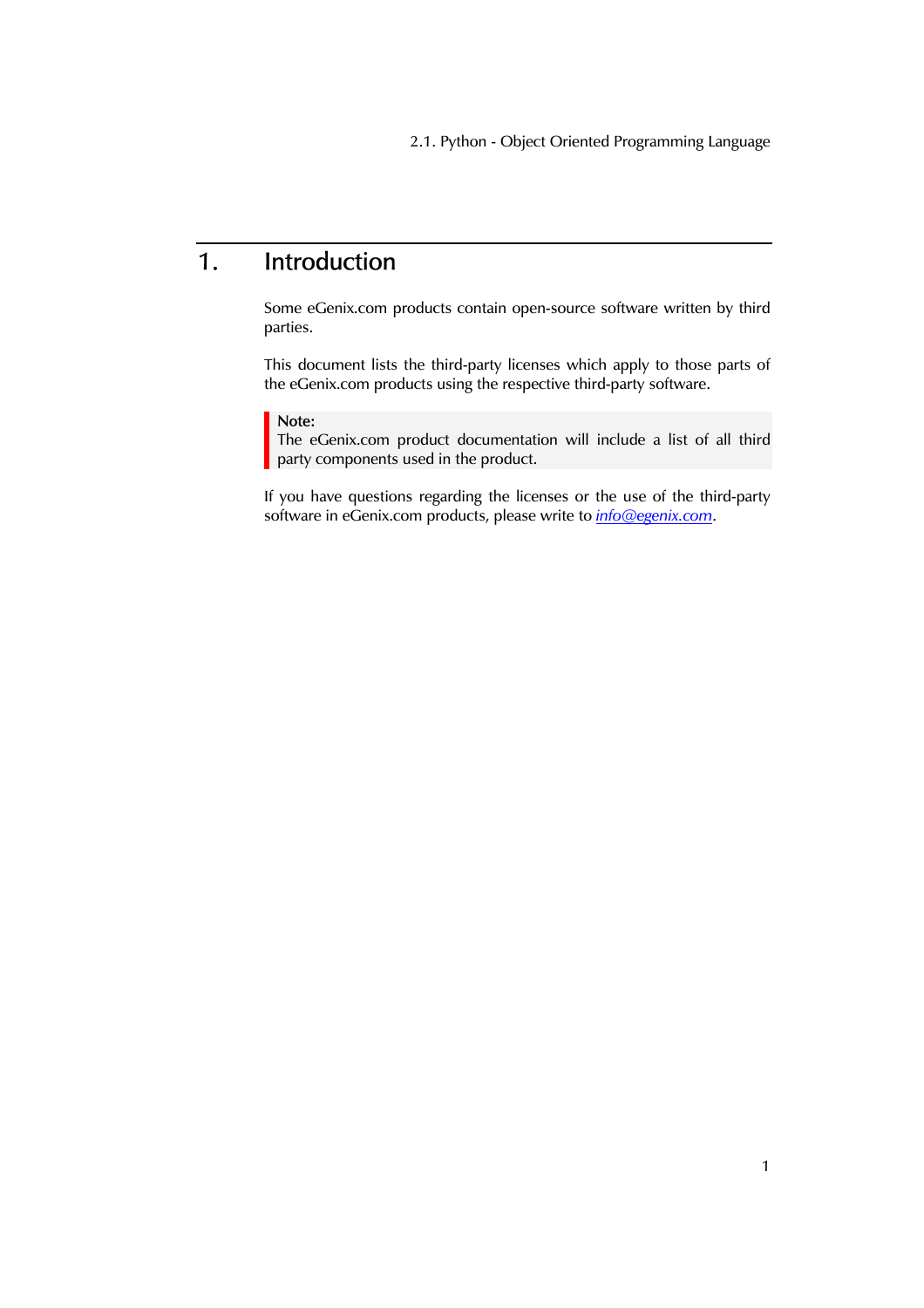# <span id="page-5-0"></span>2. Third-Party Licenses

This section lists the copyrights and license terms of third-party opensource products used in some eGenix.com products.

Whether these licenses apply or not depends on the used eGenix.com product. The third-party products included and/or used an eGenix.com product are listed in the corresponding eGenix.com product documentation. Please see the product documentation for details.

# 2.1 Python - Object Oriented Programming Language

If an eGenix.com product includes the Python software or part thereof, the following terms and conditions apply to those parts of the product:

Python is open-source software which is:

Copyright © 2001-2010 Python Software Foundation; All Rights Reserved

Copyright © 1995-2001 Corporation for National Research Initiatives; All Rights Reserved

Copyright © 1991 - 1995, Stichting Mathematisch Centrum Amsterdam, The Netherlands. All rights reserved.

(and possibly others)

"Python" is a trademark of the Python Software Foundation (*<http://www.python.org/psf/>*).

The Python software is made available under the Python PSF License (see below for the full license text).

The full source archive for Python is available at *<http://www.python.org/>*.

The following text was taken from *<http://www.python.org/>*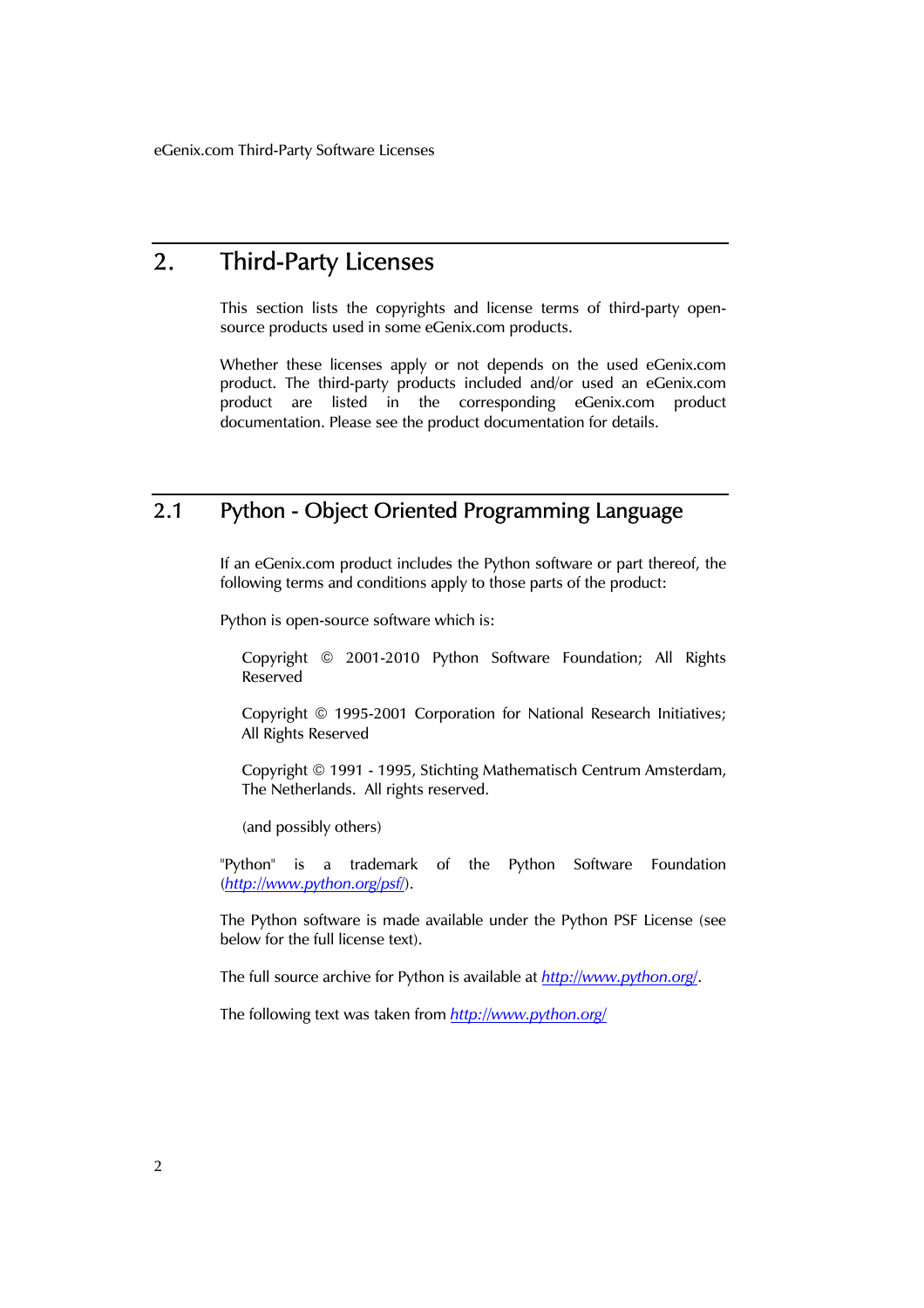2.1. Python - Object Oriented Programming Language

# Python PSF License

# A. HISTORY OF THE SOFTWARE

Python was created in the early 1990s by Guido van Rossum at Stichting Mathematisch Centrum (CWI, see http://www.cwi.nl) in the Netherlands as a successor of a language called ABC. Guido remains Python's principal author, although it includes many contributions from others.

In 1995, Guido continued his work on Python at the Corporation for National Research Initiatives (CNRI, see *[http://www.cnri.reston.va.us](http://www.cnri.reston.va.us/)*) in Reston, Virginia where he released several versions of the software.

In May 2000, Guido and the Python core development team moved to BeOpen.com to form the BeOpen PythonLabs team. In October of the same year, the PythonLabs team moved to Digital Creations (now Zope Corporation, see http://www.zope.com). In 2001, the Python Software Foundation (PSF, see http://www.python.org/psf/) was formed, a non-profit organization created specifically to own Python-related Intellectual Property. Zope Corporation is a sponsoring member of the PSF.

All Python releases are Open Source (see http://www.opensource.org for the Open Source Definition). Historically, most, but not all, Python releases have also been GPL-compatible; the table below summarizes the various releases.

| Release       | Derived from  | Year      | Owner       | GPL-<br>compatible<br>(1) |
|---------------|---------------|-----------|-------------|---------------------------|
| $0.9.0 - 1.2$ |               | 1991-1995 | <b>CWI</b>  | yes                       |
| $1.3 - 1.5.2$ |               | 1995-1999 | <b>CNRI</b> | yes                       |
| 1.6           | 1.5.2         | 2000      | <b>CNRI</b> | no                        |
| 2.0           | 1.6           | 2000      | BeOpen.com  | no                        |
| 1.6.1         | 1.6           | 2001      | <b>CNRI</b> | yes (2)                   |
| 2.1           | $2.0 + 1.6.1$ | 2001      | <b>PSF</b>  | no                        |
| 2.0.1         | $2.0 + 1.6.1$ | 2001      | <b>PSF</b>  | yes                       |
| 2.1.1         | $2.1 + 2.0.1$ | 2001      | <b>PSF</b>  | yes                       |
| 2.2           | 2.1.1         | 2001      | <b>PSF</b>  | yes                       |
| 2.1.2         | 2.1.1         | 2002      | <b>PSF</b>  | yes                       |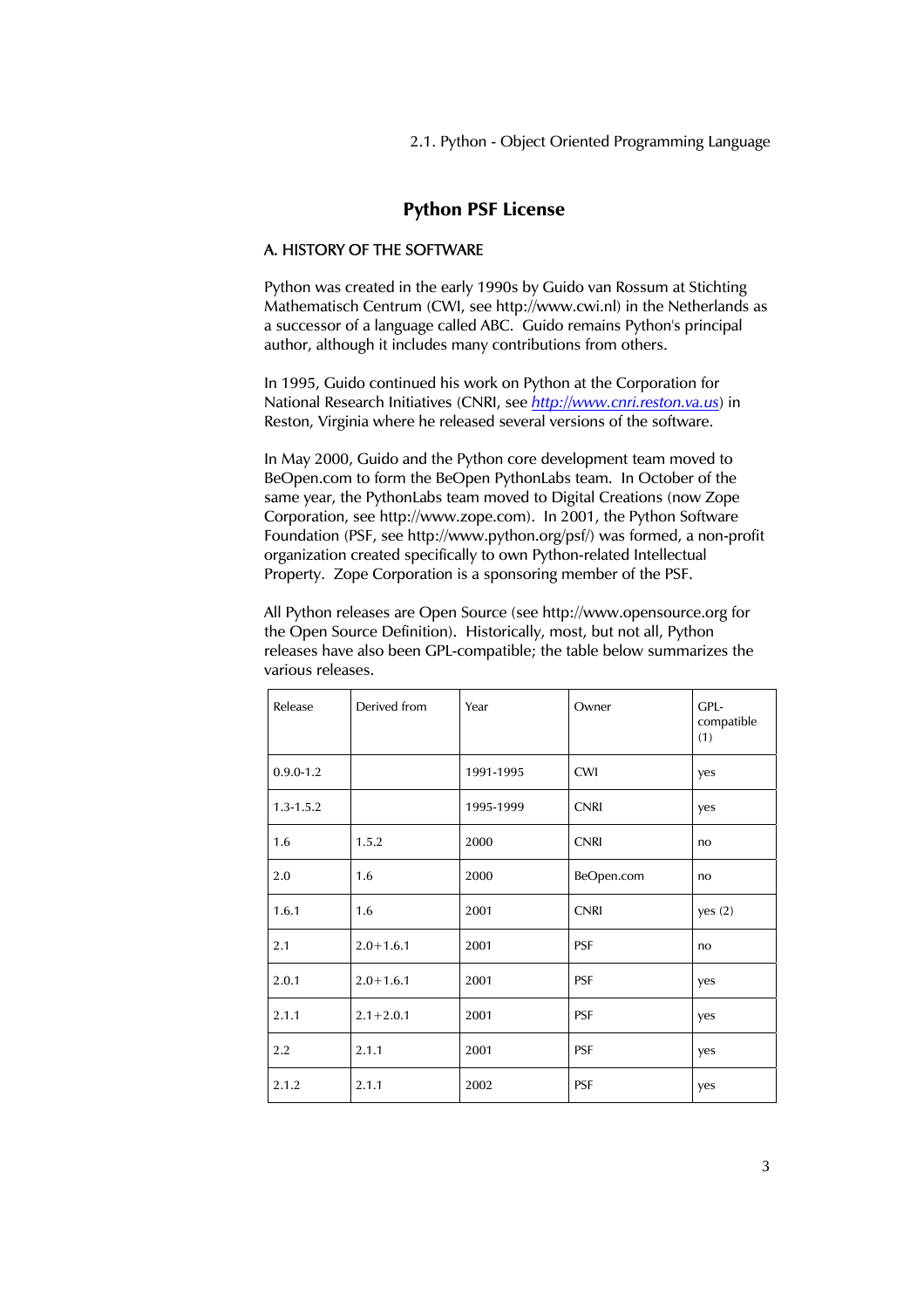| 2.1.3 | 2.1.2   | 2002      | <b>PSF</b> | yes |
|-------|---------|-----------|------------|-----|
| 2.2.1 | 2.2     | 2002      | <b>PSF</b> | yes |
| 2.2.2 | 2.2.1   | 2002      | <b>PSF</b> | yes |
| 2.2.3 | 2.2.2   | 2003      | <b>PSF</b> | yes |
| 2.3   | 2.2.2   | 2002-2003 | <b>PSF</b> | yes |
| 2.3.1 | $2.3\,$ | 2002-2003 | <b>PSF</b> | yes |
| 2.3.2 | 2.3.1   | 2002-2003 | <b>PSF</b> | yes |
| 2.3.3 | 2.3.2   | 2002-2003 | <b>PSF</b> | yes |
| 2.3.4 | 2.3.3   | 2004      | <b>PSF</b> | yes |
| 2.3.5 | 2.3.4   | 2005      | <b>PSF</b> | yes |
| 2.4   | 2.3     | 2004      | <b>PSF</b> | yes |
| 2.4.1 | 2.4     | 2005      | <b>PSF</b> | yes |
| 2.4.2 | 2.4.1   | 2005      | <b>PSF</b> | yes |
| 2.4.3 | 2.4.2   | 2006      | <b>PSF</b> | yes |
| 2.5   | 2.4     | 2006      | <b>PSF</b> | yes |
| 2.5.1 | 2.5     | 2007      | <b>PSF</b> | yes |
| 2.5.2 | 2.5.1   | 2008      | <b>PSF</b> | yes |
| 2.5.3 | 2.5.2   | 2008      | <b>PSF</b> | yes |
| 2.6   | 2.5     | 2008      | <b>PSF</b> | yes |
| 2.6.1 | 2.6     | 2008      | <b>PSF</b> | yes |
| 2.6.2 | 2.6.1   | 2009      | <b>PSF</b> | yes |
| 2.6.3 | 2.6.2   | 2009      | <b>PSF</b> | yes |
| 2.6.4 | 2.6.3   | 2009      | <b>PSF</b> | yes |
| 2.6.5 | 2.6.4   | 2010      | <b>PSF</b> | yes |
| 2.6.6 | 2.6.5   | 2010      | <b>PSF</b> | yes |
| 2.7   | 2.6     | 2010      | <b>PSF</b> | yes |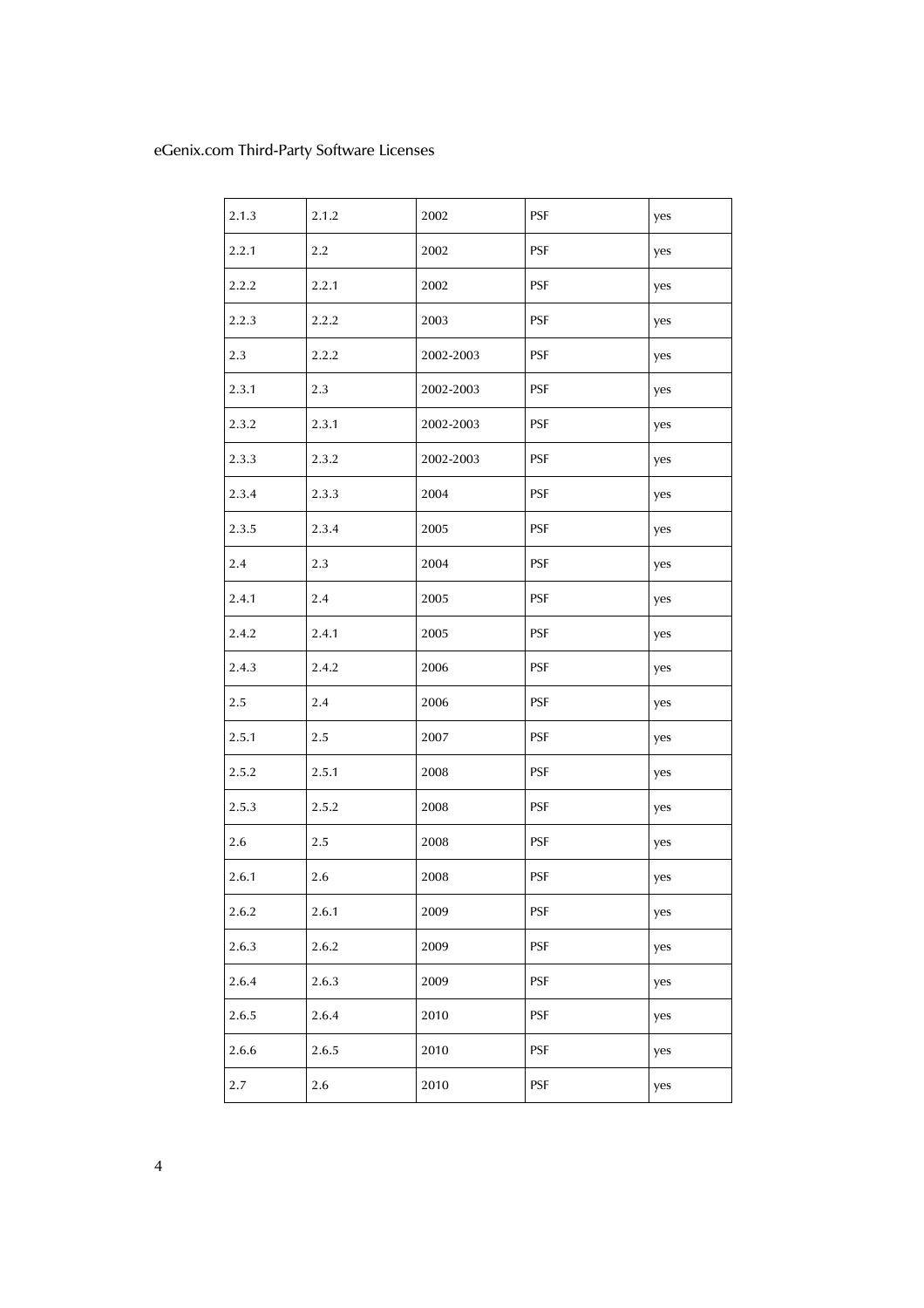2.1. Python - Object Oriented Programming Language

| DC E<br>-<br>yes<br>. טו<br>20 I V<br>$\sim \cdot$<br><u>.</u><br>-- - -<br>. |  |
|-------------------------------------------------------------------------------|--|
|-------------------------------------------------------------------------------|--|

Footnotes:

(1) GPL-compatible doesn't mean that we're distributing Python under the GPL. All Python licenses, unlike the GPL, let you distribute a modified version without making your changes open source. The GPL-compatible licenses make it possible to combine Python with other software that is released under the GPL; the others don't.

(2) According to Richard Stallman, 1.6.1 is not GPL-compatible, because its license has a choice of law clause. According to CNRI, however, Stallman's lawyer has told CNRI's lawyer that 1.6.1 is "not incompatible" with the GPL.

Thanks to the many outside volunteers who have worked under Guido's direction to make these releases possible.

# B. TERMS AND CONDITIONS FOR ACCESSING OR OTHERWISE USING **PYTHON**

# PYTHON SOFTWARE FOUNDATION LICENSE VERSION 2

1. This LICENSE AGREEMENT is between the Python Software Foundation ("PSF"), and the Individual or Organization ("Licensee") accessing and otherwise using this software ("Python") in source or binary form and its associated documentation.

2. Subject to the terms and conditions of this License Agreement, PSF hereby grants Licensee a nonexclusive, royalty-free, world-wide license to reproduce, analyze, test, perform and/or display publicly, prepare derivative works, distribute, and otherwise use Python alone or in any derivative version, provided, however, that PSF's License Agreement and PSF's notice of copyright, i.e., "Copyright (c) 2001, 2002, 2003, 2004, 2005, 2006, 2007, 2008, 2009, 2010 Python Software Foundation; All Rights Reserved" are retained in Python alone or in any derivative version prepared by Licensee.

3. In the event Licensee prepares a derivative work that is based on or incorporates Python or any part thereof, and wants to make the derivative work available to others as provided herein, then Licensee hereby agrees to include in any such work a brief summary ofthe changes made to Python.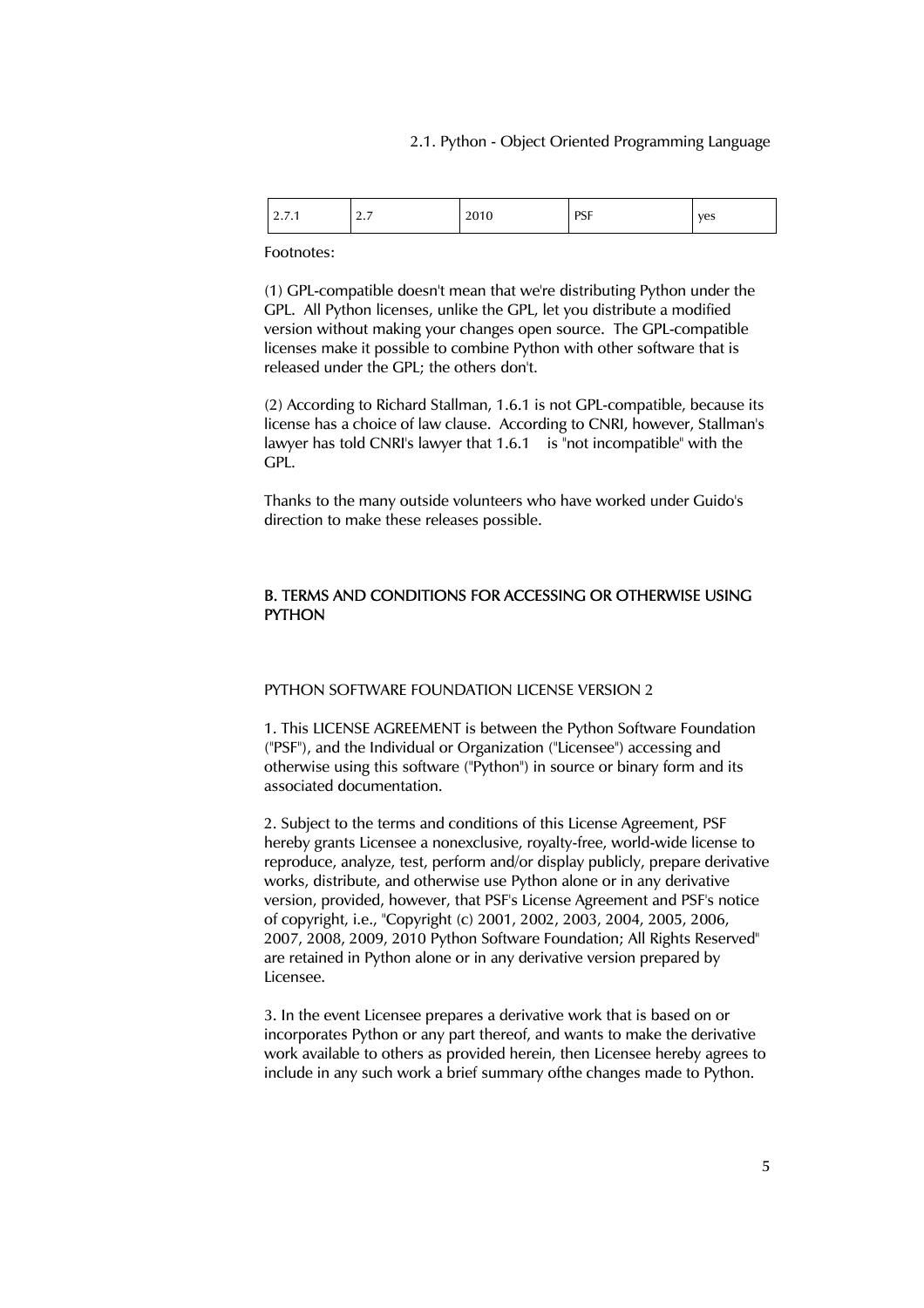4. PSF is making Python available to Licensee on an "AS IS" basis. PSF MAKES NO REPRESENTATIONS OR WARRANTIES, EXPRESS OR IMPLIED. BY WAY OF EXAMPLE, BUT NOT LIMITATION, PSF MAKES NO AND DISCLAIMS ANY REPRESENTATION OR WARRANTY OF MERCHANTABILITY OR FITNESS FOR ANY PARTICULAR PURPOSE OR THAT THE USE OF PYTHON WILL NOT INFRINGE ANY THIRD PARTY RIGHTS.

5. PSF SHALL NOT BE LIABLE TO LICENSEE OR ANY OTHER USERS OF PYTHON FOR ANY INCIDENTAL, SPECIAL, OR CONSEQUENTIAL DAMAGES OR LOSS AS A RESULT OF MODIFYING, DISTRIBUTING, OR OTHERWISE USING PYTHON, OR ANY DERIVATIVE THEREOF, EVEN IF ADVISED OF THE POSSIBILITY THEREOF.

6. This License Agreement will automatically terminate upon a material breach of its terms and conditions.

7. Nothing in this License Agreement shall be deemed to create any relationship of agency, partnership, or joint venture between PSF and Licensee. This License Agreement does not grant permission to use PSF trademarks or trade name in a trademark sense to endorse or promote products or services of Licensee, or any third party.

8. By copying, installing or otherwise using Python, Licensee agrees to be bound by the terms and conditions of this License Agreement.

# BEOPEN.COM LICENSE AGREEMENT FOR PYTHON 2.0

## BEOPEN PYTHON OPEN SOURCE LICENSE AGREEMENT VERSION 1

1. This LICENSE AGREEMENT is between BeOpen.com ("BeOpen"), having an office at 160 Saratoga Avenue, Santa Clara, CA 95051, and the Individual or Organization ("Licensee") accessing and otherwise using this software in source or binary form and its associated

documentation ("the Software").

2. Subject to the terms and conditions of this BeOpen Python License Agreement, BeOpen hereby grants Licensee a non-exclusive, royalty-free, world-wide license to reproduce, analyze, test, perform and/or display publicly, prepare derivative works, distribute, and otherwise use the Software alone or in any derivative version, provided, however, that the BeOpen Python License is retained in the Software, alone or in any derivative version prepared by Licensee.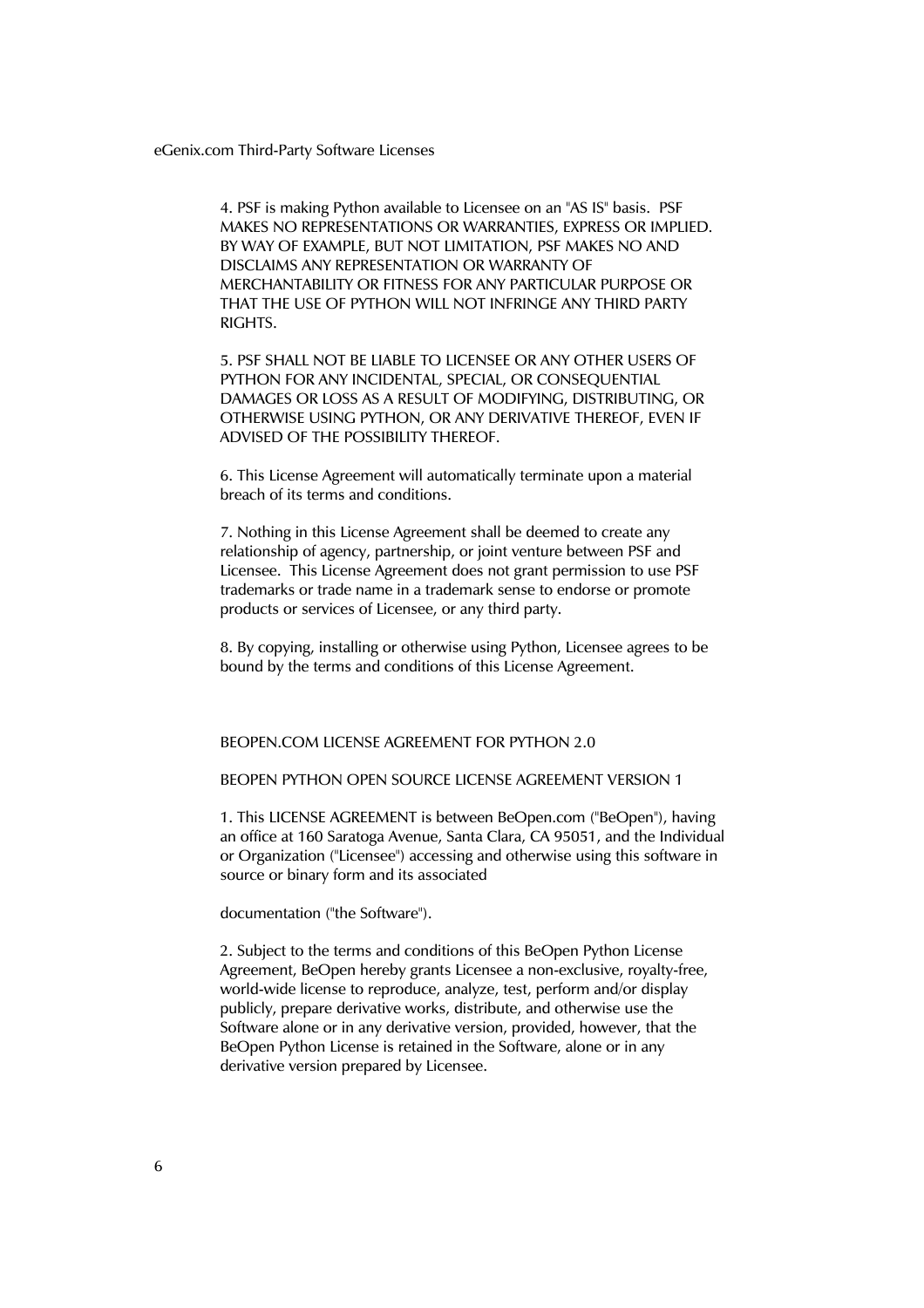2.1. Python - Object Oriented Programming Language

3. BeOpen is making the Software available to Licensee on an "AS IS" basis. BEOPEN MAKES NO REPRESENTATIONS OR WARRANTIES, EXPRESS OR IMPLIED. BY WAY OF EXAMPLE, BUT NOT LIMITATION, BEOPEN MAKES NO AND DISCLAIMS ANY REPRESENTATION OR WARRANTY OF MERCHANTABILITY OR FITNESS FOR ANY PARTICULAR PURPOSE OR THAT THE USE OF THE SOFTWARE WILL NOT INFRINGE ANY THIRD PARTY RIGHTS.

4. BEOPEN SHALL NOT BE LIABLE TO LICENSEE OR ANY OTHER USERS OF THE SOFTWARE FOR ANY INCIDENTAL, SPECIAL, OR CONSEQUENTIAL DAMAGES OR LOSS AS A RESULT OF USING, MODIFYING OR DISTRIBUTING THE SOFTWARE, OR ANY DERIVATIVE THEREOF, EVEN IF ADVISED OF THE POSSIBILITY THEREOF.

5. This License Agreement will automatically terminate upon a material breach of its terms and conditions.

6. This License Agreement shall be governed by and interpreted in all respects by the law of the State of California, excluding conflict of law provisions. Nothing in this License Agreement shall be deemed to create any relationship of agency, partnership, or joint venture between BeOpen and Licensee. This License Agreement does not grant permission to use BeOpen trademarks or trade names in a trademark sense to endorse or promote products or services of Licensee, or any third party. As an exception, the "BeOpen Python" logos available at http://www.pythonlabs.com/logos.html may be used according to the permissions granted on that web page.

7. By copying, installing or otherwise using the software, Licensee agrees to be bound by the terms and conditions of this License Agreement.

# CNRI LICENSE AGREEMENT FOR PYTHON 1.6.1

1. This LICENSE AGREEMENT is between the Corporation for National Research Initiatives, having an office at 1895 Preston White Drive, Reston, VA 20191 ("CNRI"), and the Individual or Organization ("Licensee") accessing and otherwise using Python 1.6.1 software in source or binary form and its associated documentation.

2. Subject to the terms and conditions of this License Agreement, CNRI hereby grants Licensee a nonexclusive, royalty-free, world-wide license to reproduce, analyze, test, perform and/or display publicly, prepare derivative works, distribute, and otherwise use Python 1.6.1 alone or in any derivative version, provided, however, that CNRI's License Agreement and CNRI's notice of copyright, i.e., "Copyright (c) 1995-2001 Corporation for National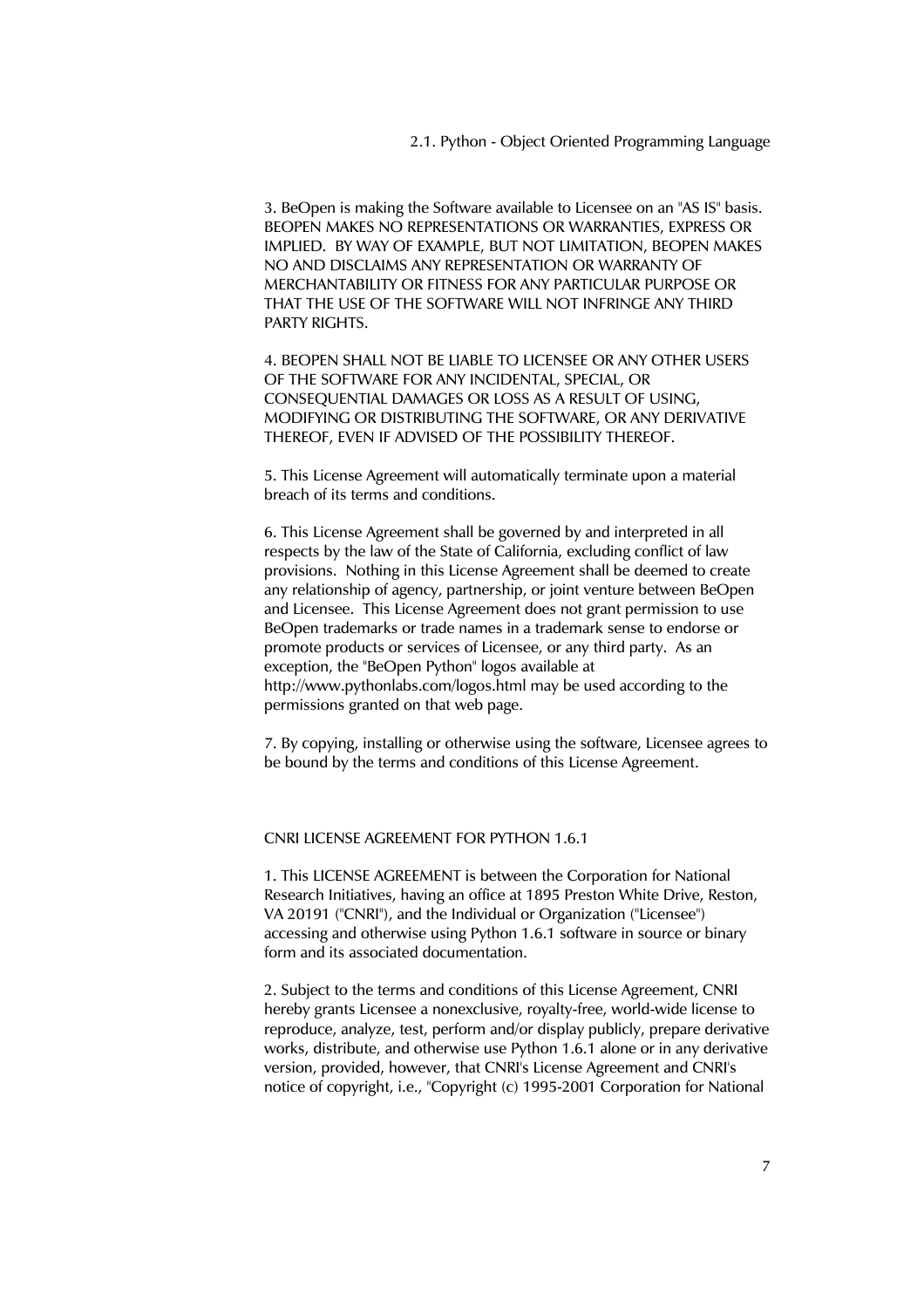Research Initiatives; All Rights Reserved" are retained in Python 1.6.1 alone or in any derivative version prepared by Licensee. Alternately, in lieu of CNRI's License Agreement, Licensee may substitute the following text (omitting the quotes): "Python 1.6.1 is made available subject to the terms and conditions in CNRI's License Agreement. This Agreement together with Python 1.6.1 may be located on the Internet using the following unique, persistent identifier (known as a handle): 1895.22/1013. This Agreement may also be obtained from a proxy server on the Internet using the following URL: http://hdl.handle.net/1895.22/1013".

3. In the event Licensee prepares a derivative work that is based on or incorporates Python 1.6.1 or any part thereof, and wants to make the derivative work available to others as provided herein, then Licensee hereby agrees to include in any such work a brief summary of the changes made to Python 1.6.1.

4. CNRI is making Python 1.6.1 available to Licensee on an "AS IS" basis. CNRI MAKES NO REPRESENTATIONS OR WARRANTIES, EXPRESS OR IMPLIED. BY WAY OF EXAMPLE, BUT NOT LIMITATION, CNRI MAKES NO AND DISCLAIMS ANY REPRESENTATION OR WARRANTY OF MERCHANTABILITY OR FITNESS FOR ANY PARTICULAR PURPOSE OR THAT THE USE OF PYTHON 1.6.1 WILL NOT INFRINGE ANY THIRD PARTY RIGHTS.

5. CNRI SHALL NOT BE LIABLE TO LICENSEE OR ANY OTHER USERS OF PYTHON 1.6.1 FOR ANY INCIDENTAL, SPECIAL, OR CONSEQUENTIAL DAMAGES OR LOSS AS A RESULT OF MODIFYING, DISTRIBUTING, OR OTHERWISE USING PYTHON 1.6.1, OR ANY DERIVATIVE THEREOF, EVEN IF ADVISED OF THE POSSIBILITY THEREOF.

6. This License Agreement will automatically terminate upon a material breach of its terms and conditions.

7. This License Agreement shall be governed by the federal intellectual property law of the United States, including without limitation the federal copyright law, and, to the extent such U.S. federal law does not apply, by the law of the Commonwealth of Virginia, excluding Virginia's conflict of law provisions. Notwithstanding the foregoing, with regard to derivative works based on Python 1.6.1 that incorporate non-separable material that was previously distributed under the GNU General Public License (GPL), the law of the Commonwealth of Virginia shall govern this License Agreement only as to issues arising under or with respect to Paragraphs 4, 5, and 7 of this License Agreement. Nothing in this License Agreement shall be deemed to create any relationship of agency, partnership, or joint venture between CNRI and Licensee. This License Agreement does not grant permission to use CNRI trademarks or trade name in a trademark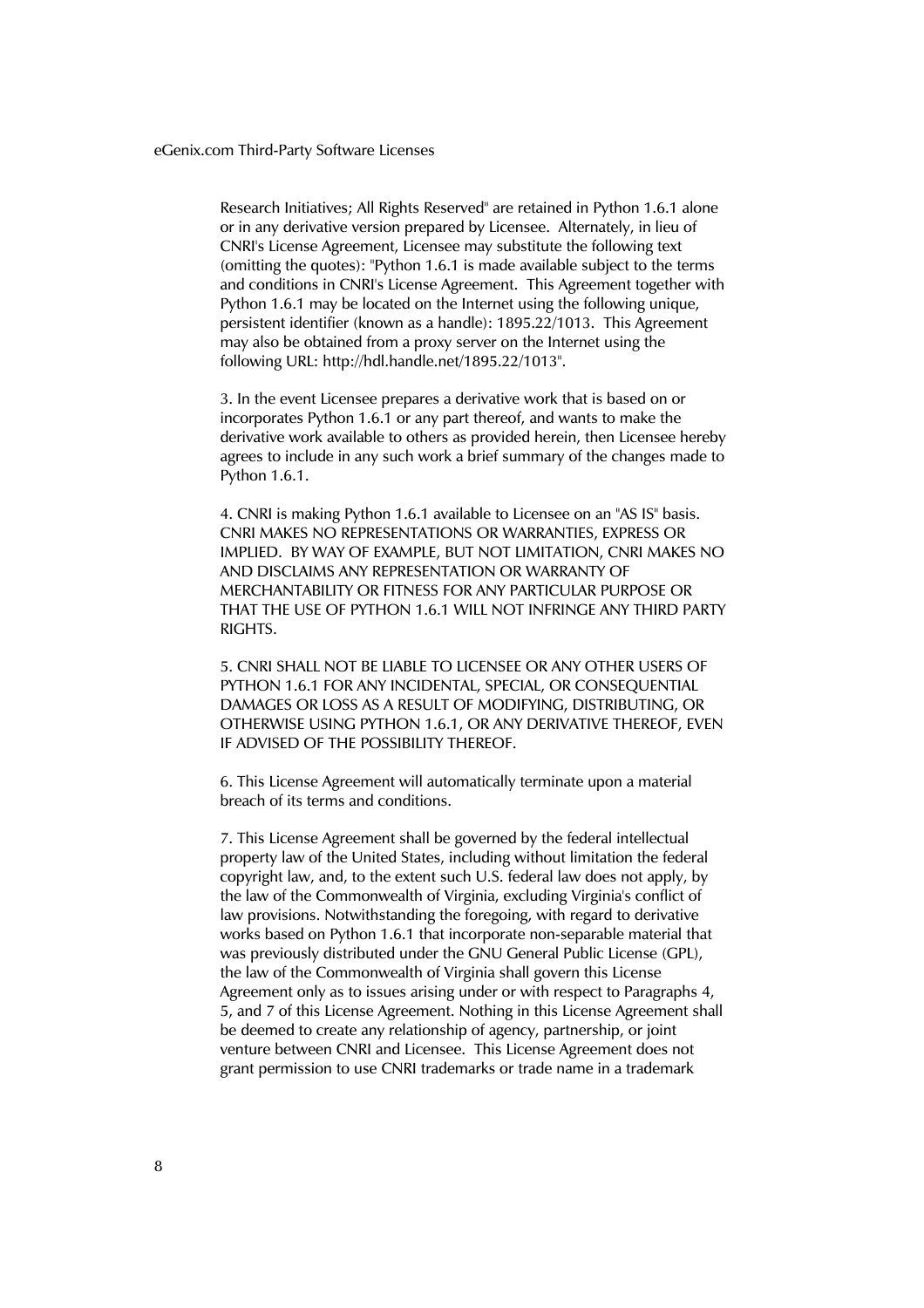<span id="page-12-0"></span>sense to endorse or promote products or services of Licensee, or any third party.

8. By clicking on the "ACCEPT" button where indicated, or by copying, installing or otherwise using Python 1.6.1, Licensee agrees to be bound by the terms and conditions of this License Agreement.

ACCEPT

# CWI LICENSE AGREEMENT FOR PYTHON 0.9.0 THROUGH 1.2

Copyright (c) 1991 - 1995, Stichting Mathematisch Centrum Amsterdam, The Netherlands. All rights reserved.

Permission to use, copy, modify, and distribute this software and its documentation for any purpose and without fee is hereby granted, provided that the above copyright notice appear in all copies and that both that copyright notice and this permission notice appear in supporting documentation, and that the name of Stichting Mathematisch Centrum or CWI not be used in advertising or publicity pertaining to distribution of the software without specific, written prior permission.

STICHTING MATHEMATISCH CENTRUM DISCLAIMS ALL WARRANTIES WITH REGARD TO THIS SOFTWARE, INCLUDING ALL IMPLIED WARRANTIES OF MERCHANTABILITY AND FITNESS, IN NO EVENT SHALL STICHTING MATHEMATISCH CENTRUM BE LIABLE FOR ANY SPECIAL, INDIRECT OR CONSEQUENTIAL DAMAGES OR ANY DAMAGES WHATSOEVER RESULTING FROM LOSS OF USE, DATA OR PROFITS, WHETHER IN AN ACTION OF CONTRACT, NEGLIGENCE OR OTHER TORTIOUS ACTION, ARISING OUT OF OR IN CONNECTION WITH THE USE OR PERFORMANCE OF THIS SOFTWARE.

# 2.2 pyOpenSSL - Python Interface to OpenSSL

If an eGenix.com product includes the pyOpenSSL software or part thereof, the following terms and conditions apply to those parts of the product:

pyOpenSSL is open-source software which is: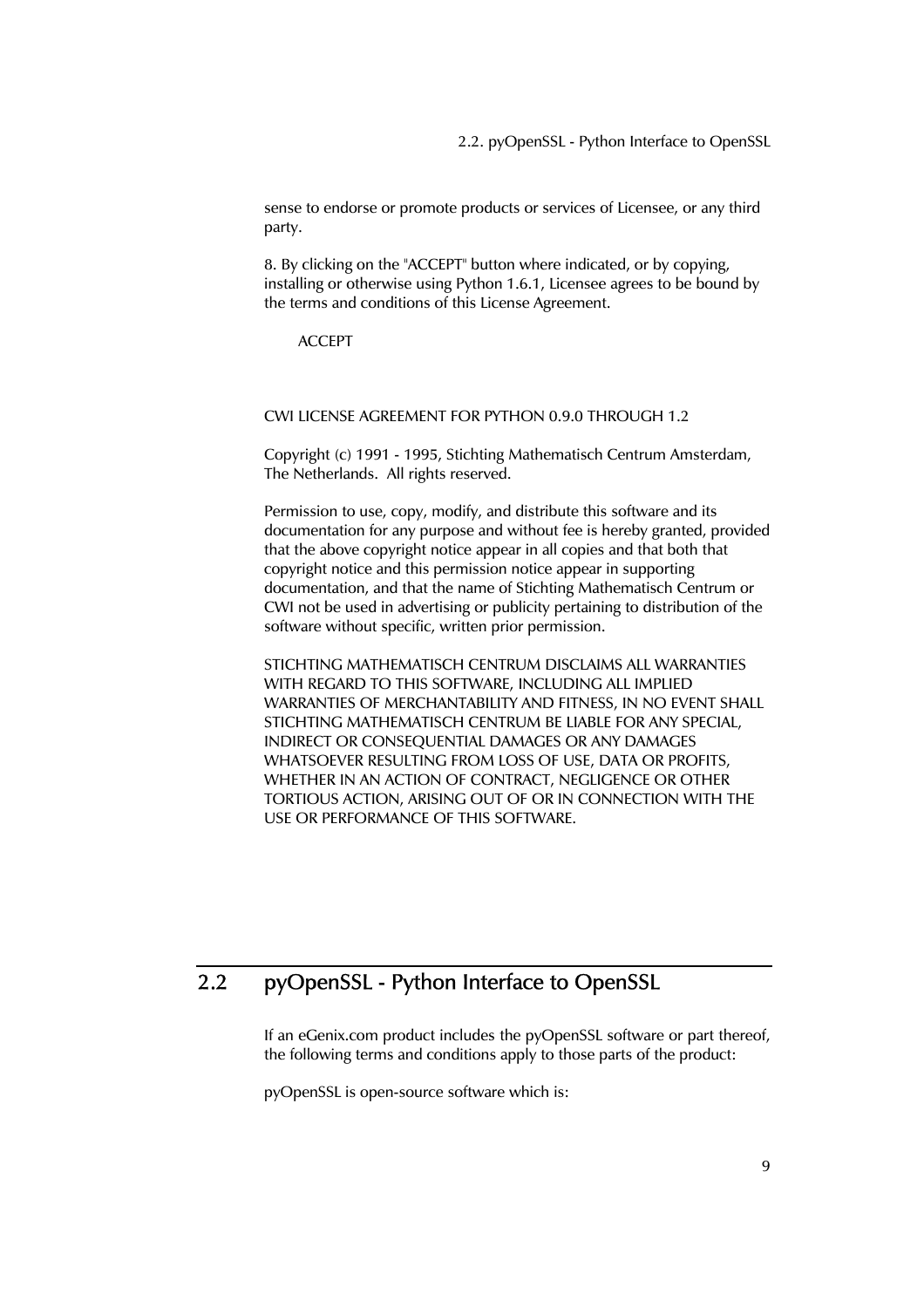<span id="page-13-0"></span>Copyright © AB Strakt 2001, All rights reserved

Copyright © Jean-Paul Calderone 2008-2011, All rights reserved

(and possibly others)

### Note:

pyOpenSSL uses the OpenSSL Toolkit which contains cryptographic routines and may fall under import and/or export or re-export restrictions. Please consult your local authorities on whether it is permitted and under which conditions, to use cryptographic software before downloading and/or using pyOpenSSL or any product using it.

The pyOpenSSL 0.13 (and later) software is made available under the Apache License 2.0 (see section [3.4 Apache License 2.0 \(APL 2.0\)\)](#page-36-0). Earlier versions were made available under the GNU LESSER GENERAL PUBLIC LICENSE (LGPL) license version 2.1 or later (see section [3.1 GNU Lesser](#page-19-1)  [General Public License \(LGPL\) - Version 2.1](#page-19-1) below for the full license text).

The full source archive for pyOpenSSL is available at *<http://pyopenssl.sourceforge.net/>*, *<https://launchpad.net/pyopenssl>* and *<http://pypi.python.org/pypi/pyOpenSSL>*.

# 2.3 OpenSSL Toolkit - Secure Socket Layer (SSL) Implementation

If an eGenix.com product includes the OpenSSL Toolkit software or part thereof, the following terms and conditions apply to those parts of the product:

OpenSSL is open-source software which is:

Copyright © 1998-2011 The OpenSSL Project. All rights reserved.

Copyright © 1995-1998 Eric Young (*[eay@cryptsoft.com](mailto:eay@cryptsoft.com)*). All rights reserved.

Copyright © 2002 Sun Microsystems, Inc. ALL RIGHTS RESERVED.

(and possibly others)

# Note:

OpenSSL contains cryptographic routines and may fall under import and/or export or re-export restrictions. Please consult your local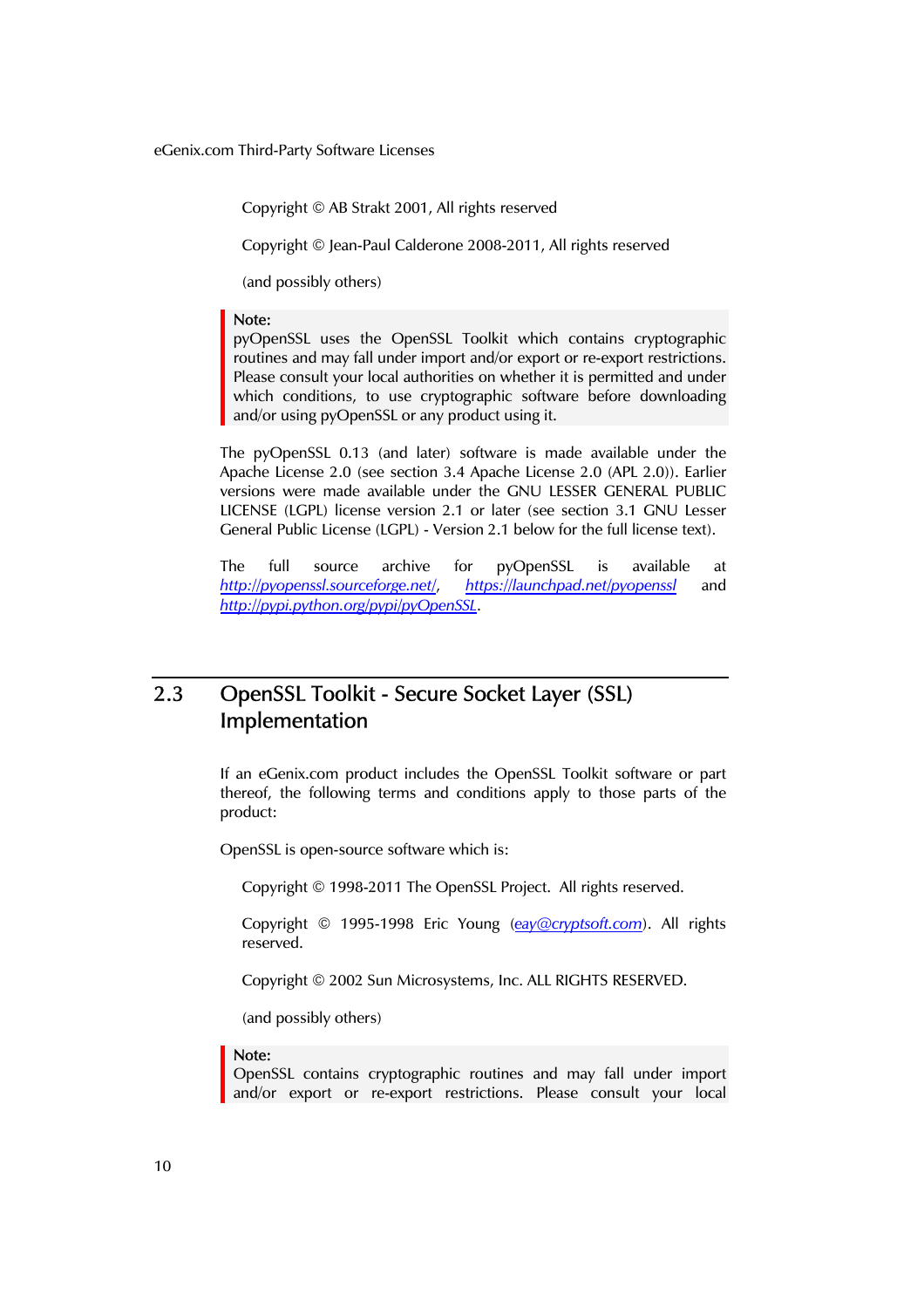2.3. OpenSSL Toolkit - Secure Socket Layer (SSL) Implementation

authorities on whether it is permitted and under which conditions, to use cryptographic software before downloading and/or using OpenSSL or any product using it.

The OpenSSL software is made available under the following OpenSSL Toolkit license.

The full source archive for OpenSSL is available from *<http://www.openssl.org/>*.

The following text was taken from *<http://www.openssl.org/>*

# OpenSSL Toolkit License

# LICENSE ISSUES

The OpenSSL toolkit stays under a dual license, i.e. both the conditions of the OpenSSL License and the original SSLeay license apply to the toolkit. See below for the actual license texts. Actually both licenses are BSD-style Open Source licenses. In case of any license issues related to OpenSSL please contact openssl-core@openssl.org.

# OpenSSL License

|                                               | * Copyright (c) 1998-2011 The OpenSSL Project. All rights reserved.                                                                                                                                                                                                                         |
|-----------------------------------------------|---------------------------------------------------------------------------------------------------------------------------------------------------------------------------------------------------------------------------------------------------------------------------------------------|
| *<br>$\star$                                  | * Redistribution and use in source and binary forms, with or without<br>modification, are permitted provided that the following conditions<br>are met:                                                                                                                                      |
| *<br>$\star$<br>$\star$                       | 1. Redistributions of source code must retain the above copyright<br>notice, this list of conditions and the following disclaimer.                                                                                                                                                          |
| *<br>$\star$<br>$\star$<br>$\star$<br>÷       | 2. Redistributions in binary form must reproduce the above copyright<br>notice, this list of conditions and the following disclaimer in<br>the documentation and/or other materials provided with the<br>distribution.                                                                      |
| *<br>$\star$<br>$\star$<br>$\star$<br>$\star$ | 3. All advertising materials mentioning features or use of this<br>software must display the following acknowledgment:<br>"This product includes software developed by the OpenSSL Project<br>for use in the OpenSSL Toolkit. (http://www.openssl.org/)"                                    |
| $\star$<br>$\star$<br>$\star$<br>*<br>$\star$ | 4. The names "OpenSSL Toolkit" and "OpenSSL Project" must not be used to<br>endorse or promote products derived from this software without<br>prior written permission. For written permission, please contact<br>openssl-core@openssl.org.                                                 |
| $\star$<br>$\star$<br>$\star$<br>$\star$      | 5. Products derived from this software may not be called "OpenSSL"<br>nor may "OpenSSL" appear in their names without prior written<br>permission of the OpenSSL Project.                                                                                                                   |
| *<br>$\star$<br>$\star$<br>$\star$            | 6. Redistributions of any form whatsoever must retain the following<br>acknowledgment:<br>"This product includes software developed by the OpenSSL Project<br>for use in the OpenSSL Toolkit (http://www.openssl.org/)"                                                                     |
|                                               | * THIS SOFTWARE IS PROVIDED BY THE OpenSSL PROJECT ''AS IS'' AND ANY<br>* EXPRESSED OR IMPLIED WARRANTIES, INCLUDING, BUT NOT LIMITED TO, THE<br>* IMPLIED WARRANTIES OF MERCHANTABILITY AND FITNESS FOR A PARTICULAR<br>* PURPOSE ARE DISCLAIMED. IN NO EVENT SHALL THE OpenSSL PROJECT OR |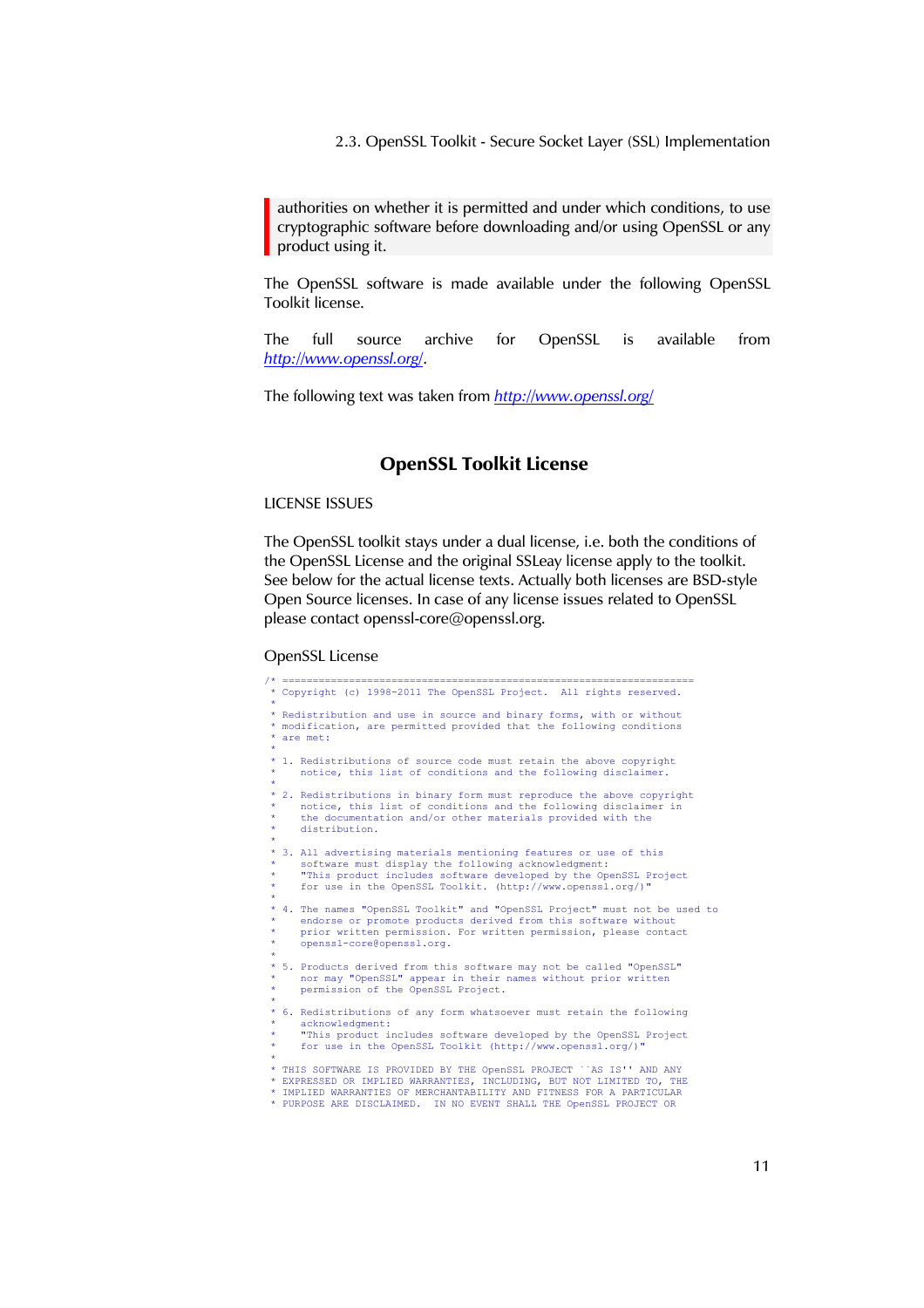```
 * ITS CONTRIBUTORS BE LIABLE FOR ANY DIRECT, INDIRECT, INCIDENTAL, 
 * SPECIAL, EXEMPLARY, OR CONSEQUENTIAL DAMAGES (INCLUDING, BUT 
  * NOT LIMITED TO, PROCUREMENT OF SUBSTITUTE GOODS OR SERVICES; 
 * LOSS OF USE, DATA, OR PROFITS; OR BUSINESS INTERRUPTION) 
 * HOWEVER CAUSED AND ON ANY THEORY OF LIABILITY, WHETHER IN CONTRACT, 
 * STRICT LIABILITY, OR TORT (INCLUDING NEGLIGENCE OR OTHERWISE) 
 * ARISING IN ANY WAY OUT OF THE USE OF THIS SOFTWARE, EVEN IF ADVISED 
  * OF THE POSSIBILITY OF SUCH DAMAGE. 
                * ==================================================================== 
 * 
 * This product includes cryptographic software written by Eric Young 
 * (eay@cryptsoft.com). This product includes software written by Tim 
 * Hudson (tjh@cryptsoft.com). 
\vec{r}Original SSLeay License
/* Copyright (C) 1995-1998 Eric Young (eay@cryptsoft.com) 
 * All rights reserved.
 * 
   * This package is an SSL implementation written 
 * by Eric Young (eay@cryptsoft.com). 
 * The implementation was written so as to conform with Netscapes SSL. 
 * 
  * This library is free for commercial and non-commercial use as long as 
  * the following conditions are aheared to. The following conditions 
 * apply to all code found in this distribution, be it the RC4, RSA, 
 * lhash, DES, etc., code; not just the SSL code. The SSL documentation 
 * included with this distribution is covered by the same copyright terms 
   * except that the holder is Tim Hudson (tjh@cryptsoft.com). 
 * 
 * Copyright remains Eric Young's, and as such any Copyright notices in 
    the code are not to be removed.
 * If this package is used in a product, Eric Young should be given attribution 
 * as the author of the parts of the library used. 
  * This can be in the form of a textual message at program startup or 
   * in documentation (online or textual) provided with the package. 
 * 
 * Redistribution and use in source and binary forms, with or without 
    modification, are permitted provided that the following conditions
   * are met: 
   * 1. Redistributions of source code must retain the copyright 
 * notice, this list of conditions and the following disclaimer. 
 * 2. Redistributions in binary form must reproduce the above copyright 
 * notice, this list of conditions and the following disclaimer in the 
 * documentation and/or other materials provided with the distribution. 
   * 3. All advertising materials mentioning features or use of this software 
        must display the following acknowledgement:
         "This product includes cryptographic software written by
 * Eric Young (eay@cryptsoft.com)" 
 * The word 'cryptographic' can be left out if the rouines from the library 
        being used are not cryptographic related :-).
 * 4. If you include any Windows specific code (or a derivative thereof) from 
 * the apps directory (application code) you must include an acknowledgement: 
        "This product includes software written by Tim Hudson (tjh@cryptsoft.com)'
 * 
 * THIS SOFTWARE IS PROVIDED BY ERIC YOUNG ``AS IS'' AND 
 * ANY EXPRESS OR IMPLIED WARRANTIES, INCLUDING, BUT NOT LIMITED TO, THE 
 * IMPLIED WARRANTIES OF MERCHANTABILITY AND FITNESS FOR A PARTICULAR PURPOSE 
   * ARE DISCLAIMED. IN NO EVENT SHALL THE AUTHOR OR CONTRIBUTORS BE LIABLE 
 * FOR ANY DIRECT, INDIRECT, INCIDENTAL, SPECIAL, EXEMPLARY, OR CONSEQUENTIAL 
 * DAMAGES (INCLUDING, BUT NOT LIMITED TO, PROCUREMENT OF SUBSTITUTE GOODS 
 * OR SERVICES; LOSS OF USE, DATA, OR PROFITS; OR BUSINESS INTERRUPTION) 
 * HOWEVER CAUSED AND ON ANY THEORY OF LIABILITY, WHETHER IN CONTRACT, STRICT 
   * LIABILITY, OR TORT (INCLUDING NEGLIGENCE OR OTHERWISE) ARISING IN ANY WAY 
   * OUT OF THE USE OF THIS SOFTWARE, EVEN IF ADVISED OF THE POSSIBILITY OF 
  * SUCH DAMAGE. 
 * 
 * The licence and distribution terms for any publically available version or 
 * derivative of this code cannot be changed. i.e. this code cannot simply be 
   * copied and put under another distribution licence
```
[including the GNU Public Licence.] \*/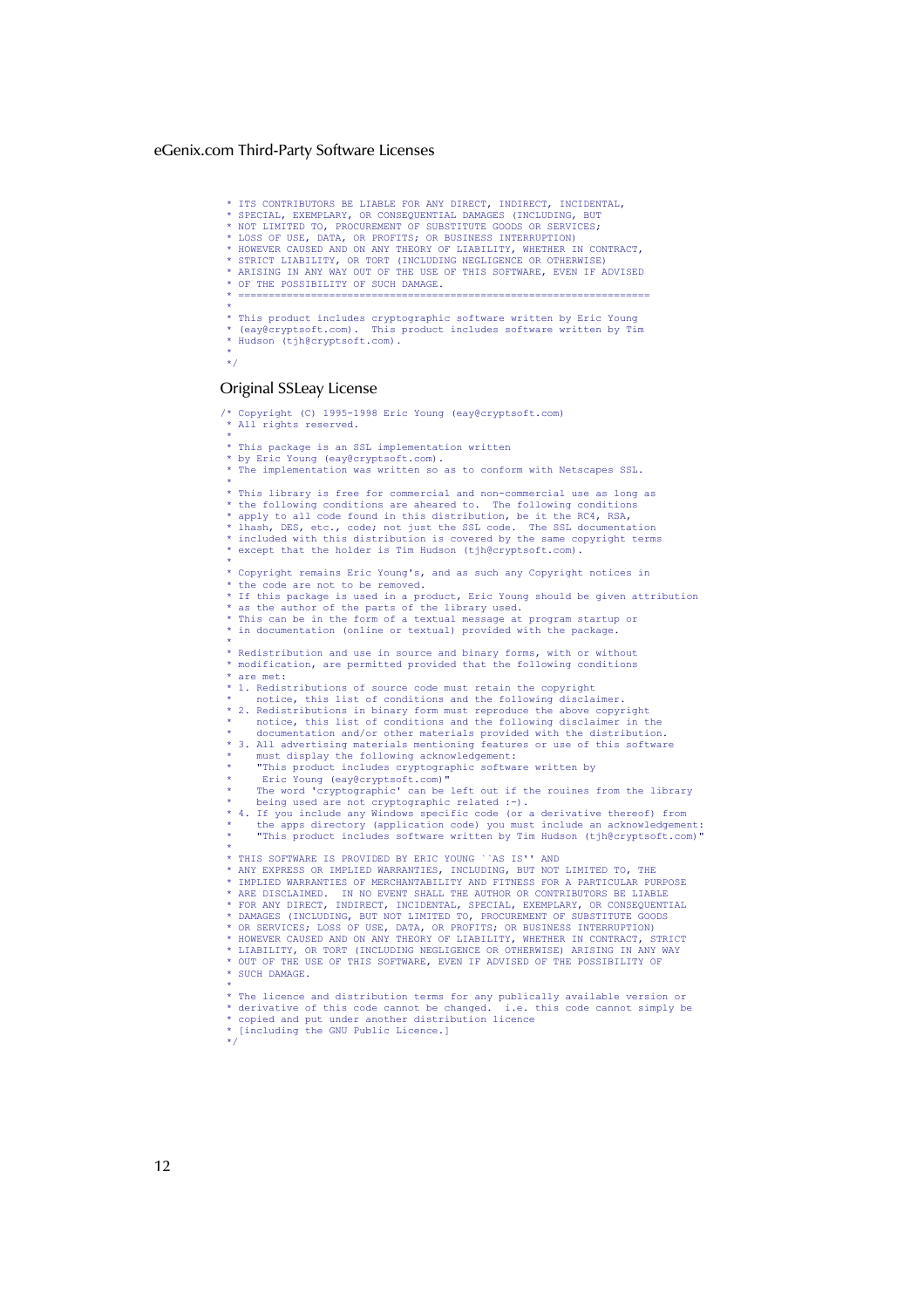# <span id="page-16-0"></span>2.4 pywin32 - Python Windows Extensions

If an eGenix.com product includes the pywin32 software or part thereof, the following terms and conditions apply to those parts of the product:

pywin32 is open-source software which is:

Copyright © 1994-2001, Mark Hammond. All rights reserved.

Copyright © 1996-2001, Greg Stein. All rights reserved.

(and possibly others)

The pywin32 software contains several different packages and is made available under the following license terms (the PSF License mentioned in the license is available in full text in section [3.2.](#page-29-1) [Python Software](#page-29-1)  [Foundation \(PSF\) License – Version 2\)](#page-29-1).

The full source archive for pywin32 is available from *<http://pywin32.sf.net/>*.

The following text was taken from the pywin32 source code archive, version 211:

# pywin32 License

taken from version 216 of pywin32

The pywin32 distribution is an umbrella distribution of several components which is made available under the Python PSF license. Individual packages within the distribution are covered by their own license.

eGenix.com products may use the following Python packages from the pywin32 umbrella distribution:

### win32 Package License:

Unless stated in the specfic source file, this work is Copyright (c) 1994-2008, Mark Hammond All rights reserved.

Redistribution and use in source and binary forms, with or without modification, are permitted provided that the following conditions are met:

Redistributions of source code must retain the above copyright notice, this list of conditions and the following disclaimer.

Redistributions in binary form must reproduce the above copyright notice, this list of conditions and the following disclaimer in the documentation and/or other materials provided with the distribution.

Neither name of Mark Hammond nor the name of contributors may be used to endorse or promote products derived from this software without specific prior written permission.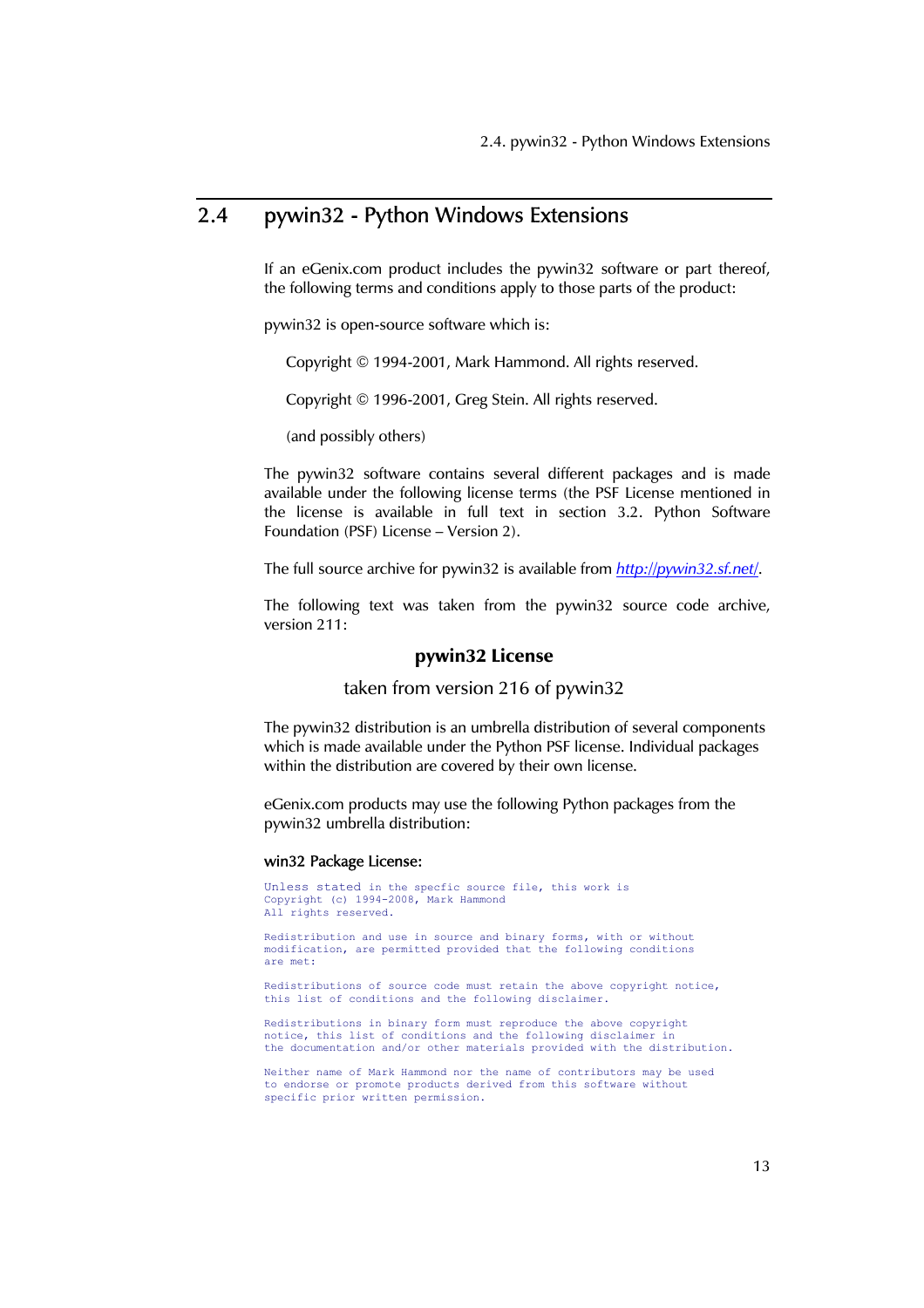THIS SOFTWARE IS PROVIDED BY THE COPYRIGHT HOLDERS AND CONTRIBUTORS ``AS<br>IS'' AND ANY EXPRESS OR IMPLIED WARRANTIES, INCLUDING, BUT NOT LIMITED<br>TO, THE IMPLIED WARRANTIES OF MERCHANTABILITY AND FITNESS FOR A PARTICULAR PURPOSE ARE DISCLAIMED. IN NO EVENT SHALL THE REGENTS OR CONTRIBUTORS BE LIABLE FOR ANY DIRECT, INDIRECT, INCIDENTAL, SPECIAL, EXEMPLARY, OR CONSEQUENTIAL DAMAGES (INCLUDING, BUT NOT LIMITED TO, PROCUREMENT OF SUBSTITUTE GOODS OR SERVICES; LOSS OF USE, DATA, OR PROFITS; OR BUSINESS INTERRUPTION) HOWEVER CAUSED AND ON ANY THEORY OF LIABILITY, WHETHER IN CONTRACT, STRICT LIABILITY, OR TORT (INCLUDING NEGLIGENCE OR OTHERWISE) ARISING IN ANY WAY OUT OF THE USE OF THIS SOFTWARE, EVEN IF ADVISED OF THE POSSIBILITY OF SUCH DAMAGE.

### win32com and win32comext Package License:

Unless stated in the specfic source file, this work is Copyright (c) 1996-2008, Greg Stein and Mark Hammond. All rights reserved.

Redistribution and use in source and binary forms, with or without modification, are permitted provided that the following conditions are met:

Redistributions of source code must retain the above copyright notice, this list of conditions and the following disclaimer.

Redistributions in binary form must reproduce the above copyright notice, this list of conditions and the following disclaimer in the documentation and/or other materials provided with the distribution.

Neither names of Greg Stein, Mark Hammond nor the name of contributors may be used

to endorse or promote products derived from this software without specific prior written permission.

THIS SOFTWARE IS PROVIDED BY THE COPYRIGHT HOLDERS AND CONTRIBUTORS ``AS IS'' AND ANY EXPRESS OR IMPLIED WARRANTIES, INCLUDING, BUT NOT LIMITED TO, THE IMPLIED WARRANTIES OF MERCHANTABILITY AND FITNESS FOR A PARTICULAR PURPOSE ARE DISCLAIMED. IN NO EVENT SHALL THE REGENTS OR CONTRIBUTORS BE LIABLE FOR ANY DIRECT, INDIRECT, INCIDENTAL, SPECIAL, EXEMPLARY, OR CONSEQUENTIAL DAMAGES (INCLUDING, BUT NOT LIMITED TO, PROCUREMENT OF SUBSTITUTE GOODS OR SERVICES; LOSS OF USE, DATA, OR PROFITS; OR BUSINESS INTERRUPTION) HOWEVER CAUSED AND ON ANY THEORY OF LIABILITY, WHETHER IN CONTRACT, STRICT LIABILITY, OR TORT (INCLUDING NEGLIGENCE OR OTHERWISE) ARISING IN ANY WAY OUT OF THE USE OF THIS SOFTWARE, EVEN IF ADVISED OF THE POSSIBILITY OF SUCH DAMAGE.

# pythonwin Package License:

Unless stated in the specfic source file, this work is Copyright (c) 1994-2008, Mark Hammond All rights reserved.

Redistribution and use in source and binary forms, with or without modification, are permitted provided that the following conditions are met:

Redistributions of source code must retain the above copyright notice, this list of conditions and the following disclaimer.

Redistributions in binary form must reproduce the above copyright notice, this list of conditions and the following disclaimer in the documentation and/or other materials provided with the distribution.

Neither name of Mark Hammond nor the name of contributors may be used to endorse or promote products derived from this software without specific prior written permission.

THIS SOFTWARE IS PROVIDED BY THE COPYRIGHT HOLDERS AND CONTRIBUTORS ``AS IS'' AND ANY EXPRESS OR IMPLIED WARRANTIES, INCLUDING, BUT NOT LIMITED TO, THE IMPLIED WARRANTIES OF MERCHANTABILITY AND FITNESS FOR A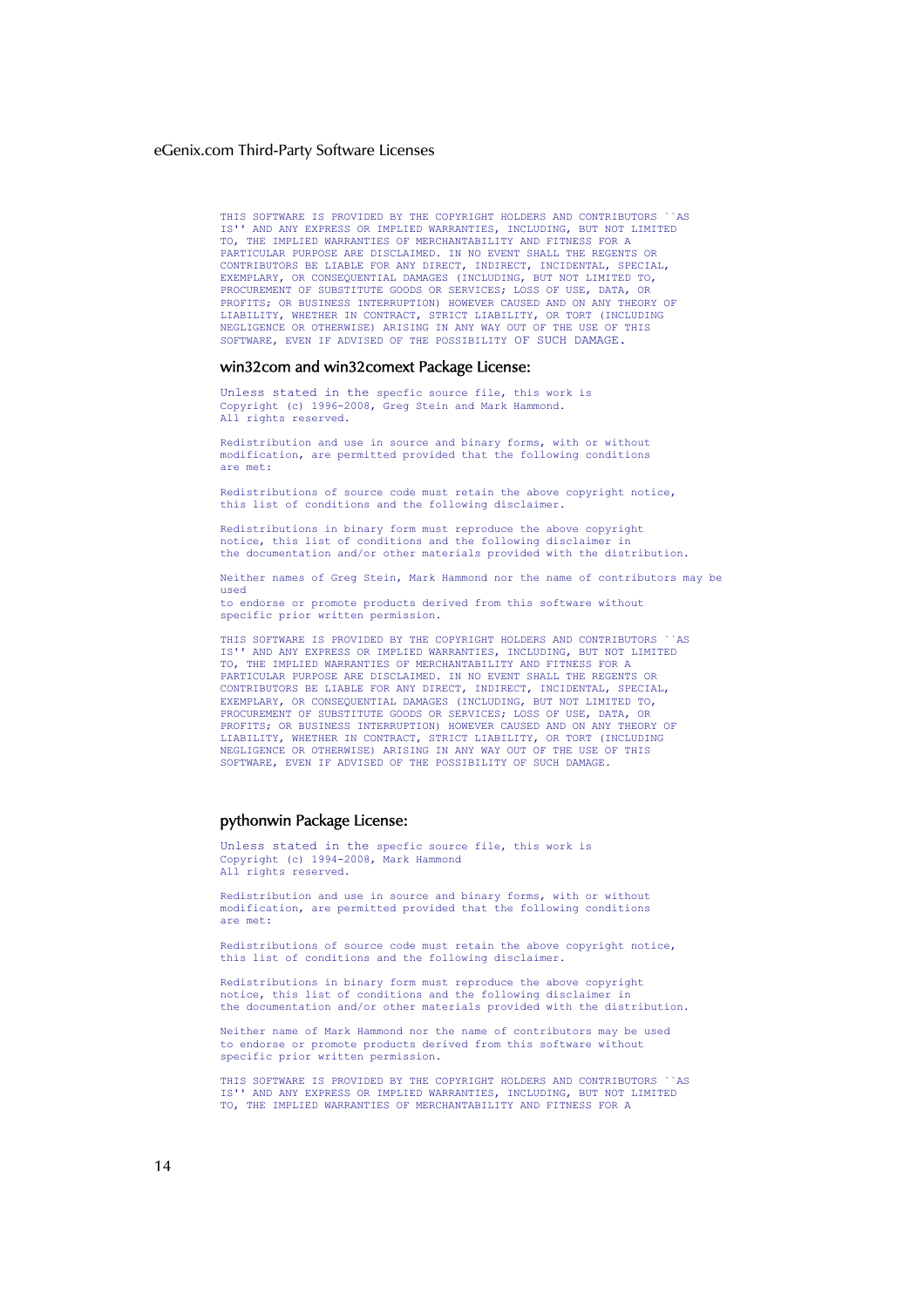<span id="page-18-0"></span>PARTICULAR PURPOSE ARE DISCLAIMED. IN NO EVENT SHALL THE REGENTS OR CONTRIBUTORS BE LIABLE FOR ANY DIRECT, INDIRECT, INCIDENTAL, SPECIAL,<br>EXEMPLARY, OR CONSEQUENTIAL DAMAGES (INCLUDING, BUT NOT LIMITED TO,<br>PROCUREMENT OF SUBSTITUTE GOODS OR SERVICES; LOSS OF USE, DATA, OR<br>PROFITS; OR BUSIN LIABILITY, WHETHER IN CONTRACT, STRICT LIABILITY, OR TORT (INCLUDING NEGLIGENCE OR OTHERWISE) ARISING IN ANY WAY OUT OF THE USE OF THIS SOFTWARE, EVEN IF ADVISED OF THE POSSIBILITY OF SUCH DAMAGE.

### Other packages from pywin32:

Please see the source code distribution for more information an other packages. We only list the ones that we actually use in eGenix.com products.

# 2.5 Silk Icon Set

If an eGenix.com product includes icons from the *[Silk Icon Set](http://www.famfamfam.com/lab/icons/silk/)*, the following terms and conditions apply to those parts of the product:

# Silk Icon Set License 1.3

```
\mathcal{L}_\text{max} and \mathcal{L}_\text{max} and \mathcal{L}_\text{max} and \mathcal{L}_\text{max}Mark James 
http://www.famfamfam.com/lab/icons/silk/ 
This work is licensed under a 
Creative Commons Attribution 2.5 License. 
[ http://creativecommons.org/licenses/by/2.5/ ] 
This means you may use it for any purpose,
and make any changes you like. 
All I ask is that you include a link back
to this page in your credits. 
Are you using this icon set? Send me an email 
(including a link or picture if available) to 
mjames@gmail.com 
Any other questions about this icon set please 
contact mjames@gmail.com
```
Please see section [3.3 Creative Commons Attribution 2.5 Generic Public](#page-30-1) [License](#page-30-1) for the full text of the referenced license.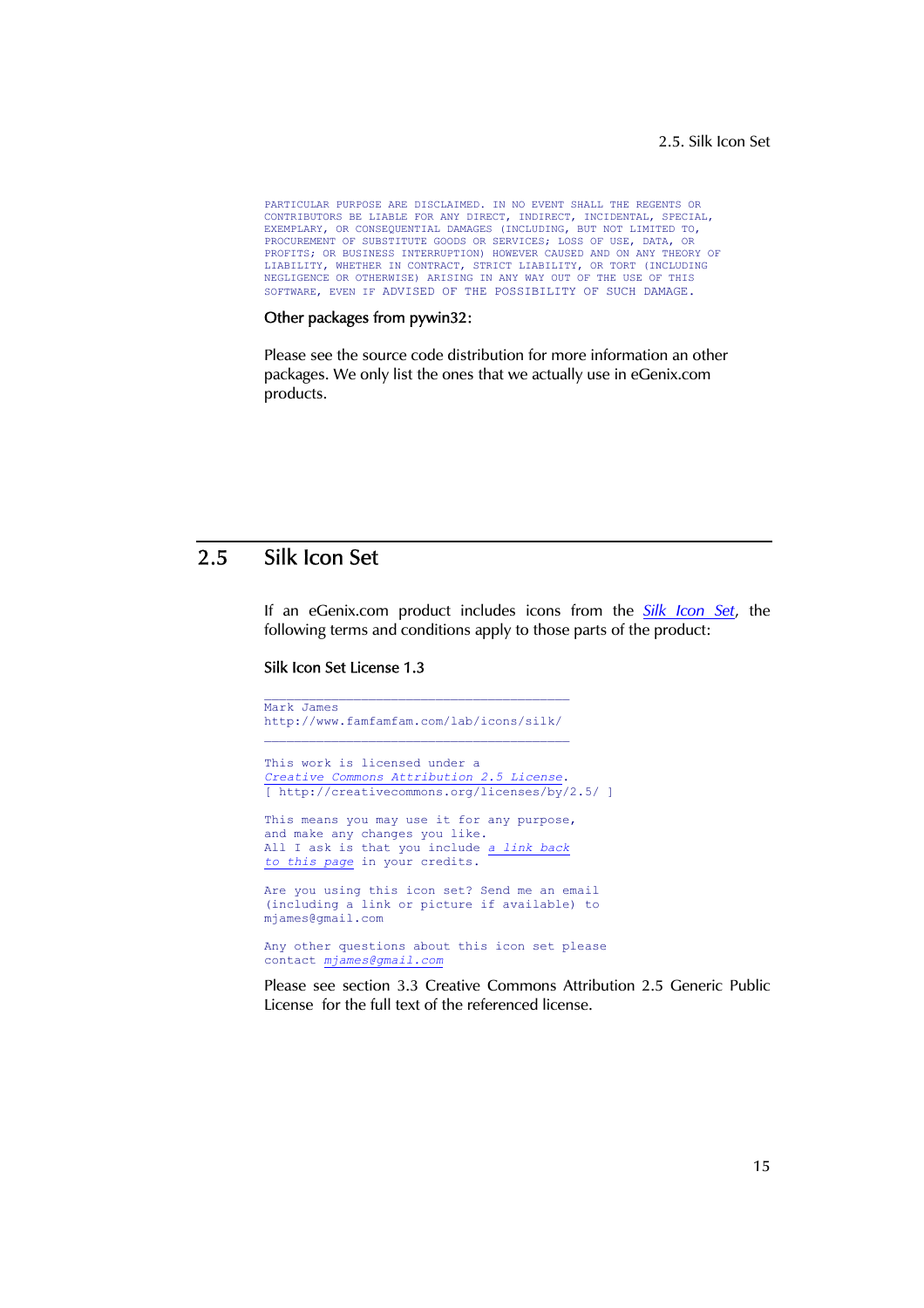# <span id="page-19-0"></span>3. Generic Licenses

Many open-source software products use generic licenses such as the GPL or LGPL. This section lists these licenses which are then referred to by the product license entries in section 2.

# <span id="page-19-1"></span>3.1 GNU Lesser General Public License (LGPL) - Version 2.1

The text for this license was taken from *<http://www.gnu.org/>*

# GNU LESSER GENERAL PUBLIC LICENSE (LGPL)

Version 2.1

## GNU LESSER GENERAL PUBLIC LICENSE

Version 2.1, February 1999

Copyright (C) 1991, 1999 Free Software Foundation, Inc., 51 Franklin Street, Fifth Floor, Boston, MA 02110-1301 USA

Everyone is permitted to copy and distribute verbatim copies of this license document, but changing it is not allowed.

[This is the first released version of the Lesser GPL. It also counts as the successor of the GNU Library Public License, version 2, hence the version number 2.1.]

Preamble

The licenses for most software are designed to take away your freedom to share and change it. By contrast, the GNU General Public Licenses are intended to guarantee your freedom to share and change free software--to make sure the software is free for all its users.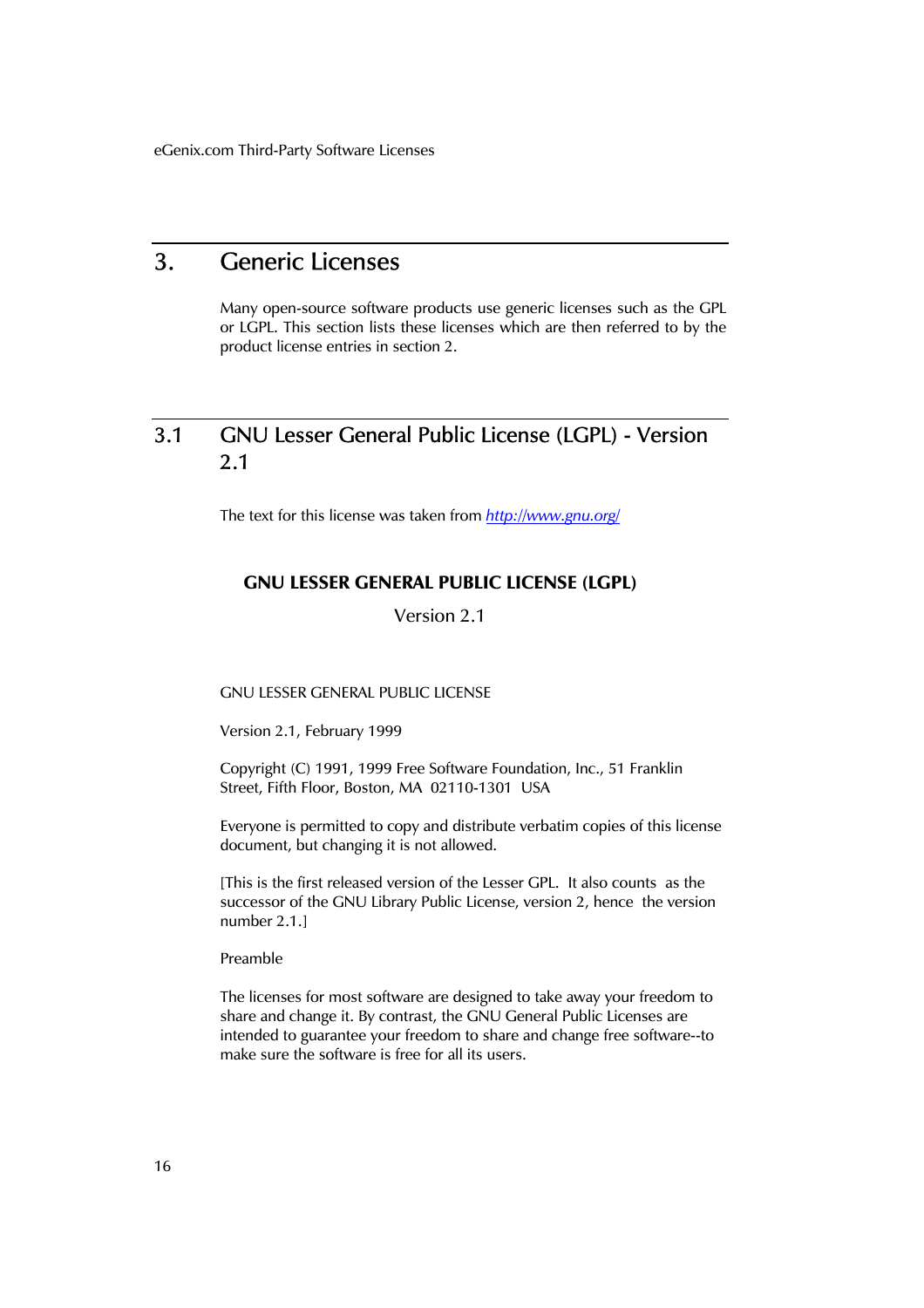This license, the Lesser General Public License, applies to some specially designated software packages--typically libraries--of the Free Software Foundation and other authors who decide to use it. You can use it too, but we suggest you first think carefully about whether this license or the ordinary General Public License is the better strategy to use in any particular case, based on the explanations below.

When we speak of free software, we are referring to freedom of use, not price. Our General Public Licenses are designed to make sure that you have the freedom to distribute copies of free software (and charge for this service if you wish); that you receive source code or can get it if you want it; that you can change the software and use pieces of it in new free programs; and that you are informed that you can do these things.

To protect your rights, we need to make restrictions that forbid distributors to deny you these rights or to ask you to surrender these rights. These restrictions translate to certain responsibilities for you if you distribute copies of the library or if you modify it.

For example, if you distribute copies of the library, whether gratis or for a fee, you must give the recipients all the rights that we gave you. You must make sure that they, too, receive or can get the source code. If you link other code with the library, you must provide complete object files to the recipients, so that they can relink them with the library after making changes to the library and recompiling it. And you must show them these terms so they know their rights.

We protect your rights with a two-step method: (1) we copyright the library, and (2) we offer you this license, which gives you legal permission to copy, distribute and/or modify the library.

To protect each distributor, we want to make it very clear that there is no warranty for the free library. Also, if the library is modified by someone else and passed on, the recipients should know that what they have is not the original version, so that the original author's reputation will not be affected by problems that might be introduced by others.

Finally, software patents pose a constant threat to the existence of any free program. We wish to make sure that a company cannot effectively restrict the users of a free program by obtaining a restrictive license from a patent holder. Therefore, we insist that any patent license obtained for a version of the library must be consistent with the full freedom of use specified in this license.

Most GNU software, including some libraries, is covered by the ordinary GNU General Public License. This license, the GNU Lesser General Public License, applies to certain designated libraries, and is quite different from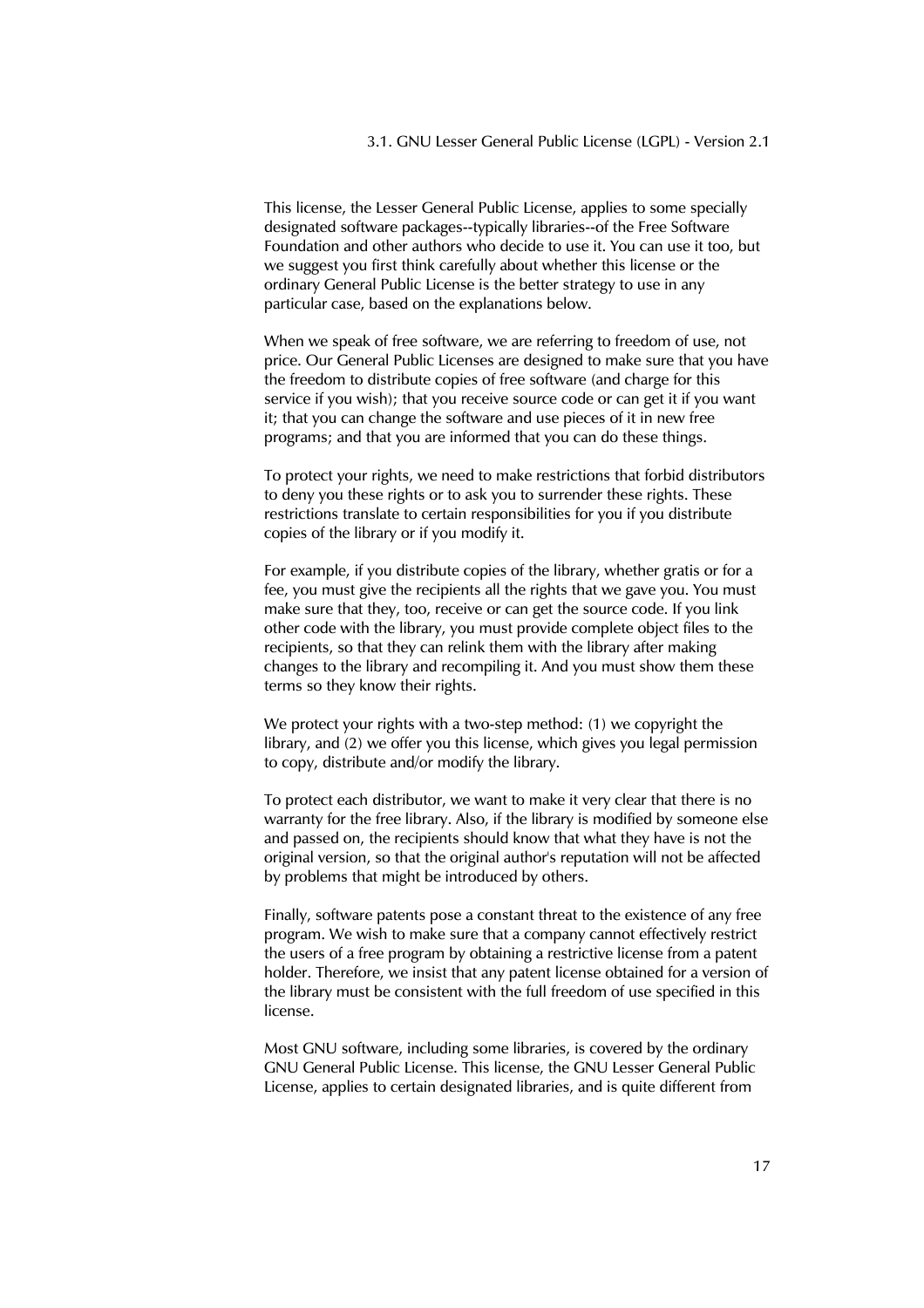the ordinary General Public License. We use this license for certain libraries in order to permit linking those libraries into non-free programs.

When a program is linked with a library, whether statically or using a shared library, the combination of the two is legally speaking a combined work, a derivative of the original library. The ordinary General Public License therefore permits such linking only if the entire combination fits its criteria of freedom. The Lesser General Public License permits more lax criteria for linking other code with the library.

We call this license the "Lesser" General Public License because it does Less to protect the user's freedom than the ordinary General Public License. It also provides other free software developers Less of an advantage over competing non-free programs. These disadvantages are the reason we use the ordinary General Public License for many libraries. However, the Lesser license provides advantages in certain special circumstances.

For example, on rare occasions, there may be a special need to encourage the widest possible use of a certain library, so that it becomes a de-facto standard. To achieve this, non-free programs must be allowed to use the library. A more frequent case is that a free library does the same job as widely used non-free libraries. In this case, there is little to gain by limiting the free library to free software only, so we use the Lesser General Public License.

In other cases, permission to use a particular library in non-free programs enables a greater number of people to use a large body of free software. For example, permission to use the GNU C Library in non-free programs enables many more people to use the whole GNU operating system, as well as its variant, the GNU/Linux operating system.

Although the Lesser General Public License is Less protective of the users' freedom, it does ensure that the user of a program that is linked with the Library has the freedom and the wherewithal to run that program using a modified version of the Library.

The precise terms and conditions for copying, distribution and modification follow. Pay close attention to the difference between a "work based on the library" and a "work that uses the library". The former contains code derived from the library, whereas the latter must be combined with the library in order to run.

TERMS AND CONDITIONS FOR COPYING, DISTRIBUTION AND MODIFICATION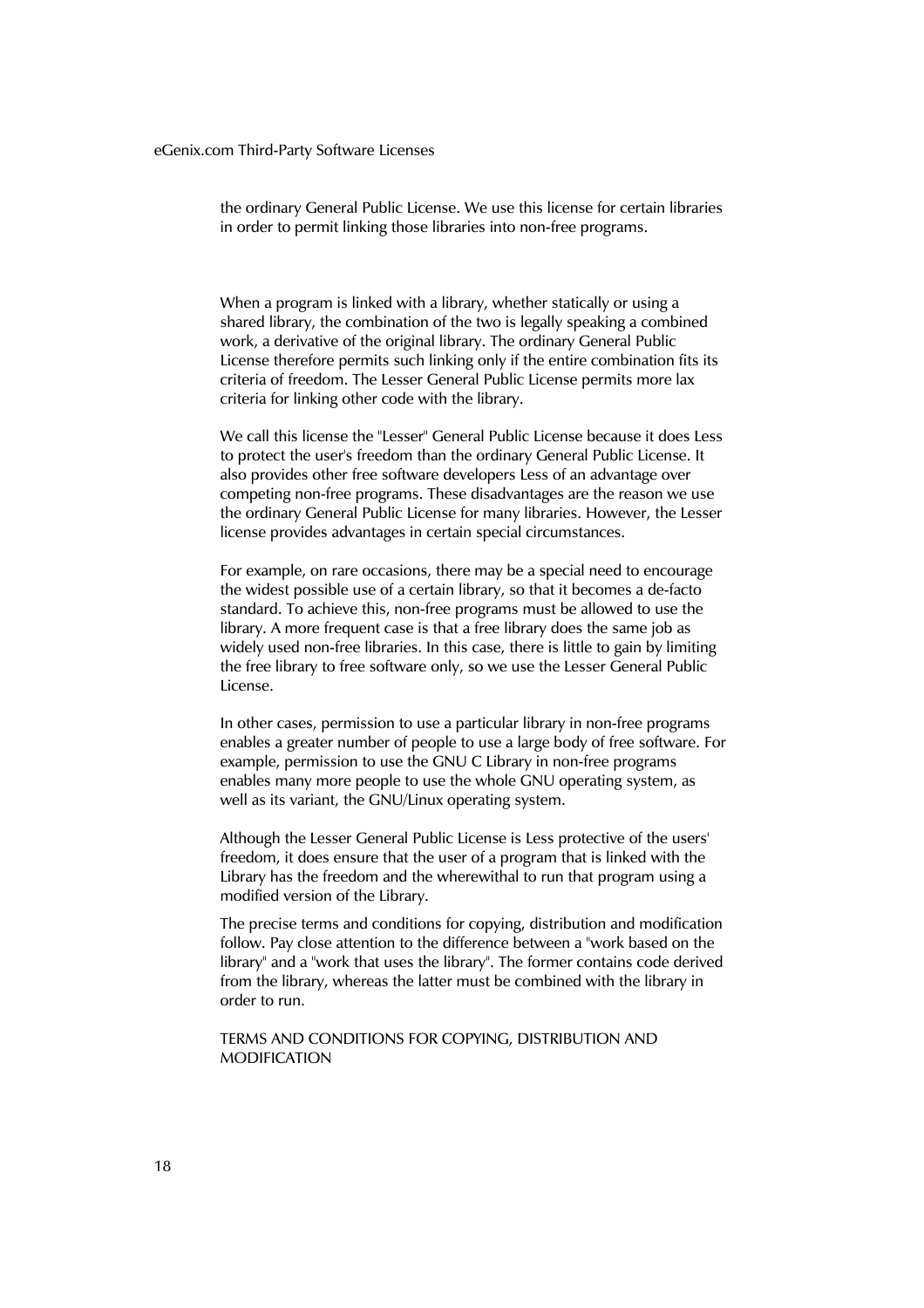0. This License Agreement applies to any software library or other program which contains a notice placed by the copyright holder or other authorized party saying it may be distributed under the terms of this Lesser General Public License (also called "this License"). Each licensee is addressed as "you".

A "library" means a collection of software functions and/or data prepared so as to be conveniently linked with application programs (which use some of those functions and data) to form executables.

The "Library", below, refers to any such software library or work which has been distributed under these terms. A "work based on the Library" means either the Library or any derivative work under copyright law: that is to say, a work containing the Library or a portion of it, either verbatim or with modifications and/or translated straightforwardly into another language. (Hereinafter, translation is included without limitation in the term "modification".)

"Source code" for a work means the preferred form of the work for making modifications to it. For a library, complete source code means all the source code for all modules it contains, plus any associated interface definition files, plus the scripts used to control compilation and installation of the library.

Activities other than copying, distribution and modification are not covered by this License; they are outside its scope. The act of running a program using the Library is not restricted, and output from such a program is covered only if its contents constitute a work based on the Library (independent of the use of the Library in a tool for writing it). Whether that is true depends on what the Library does and what the program that uses the Library does.

1. You may copy and distribute verbatim copies of the Library's complete source code as you receive it, in any medium, provided that you conspicuously and appropriately publish on each copy an appropriate copyright notice and disclaimer of warranty; keep intact all the notices that refer to this License and to the absence of any warranty; and distribute a copy of this License along with the Library.

You may charge a fee for the physical act of transferring a copy, and you may at your option offer warranty protection in exchange for a fee.

2. You may modify your copy or copies of the Library or any portion of it, thus forming a work based on the Library, and copy and distribute such modifications or work under the terms of Section 1 above, provided that you also meet all of these conditions: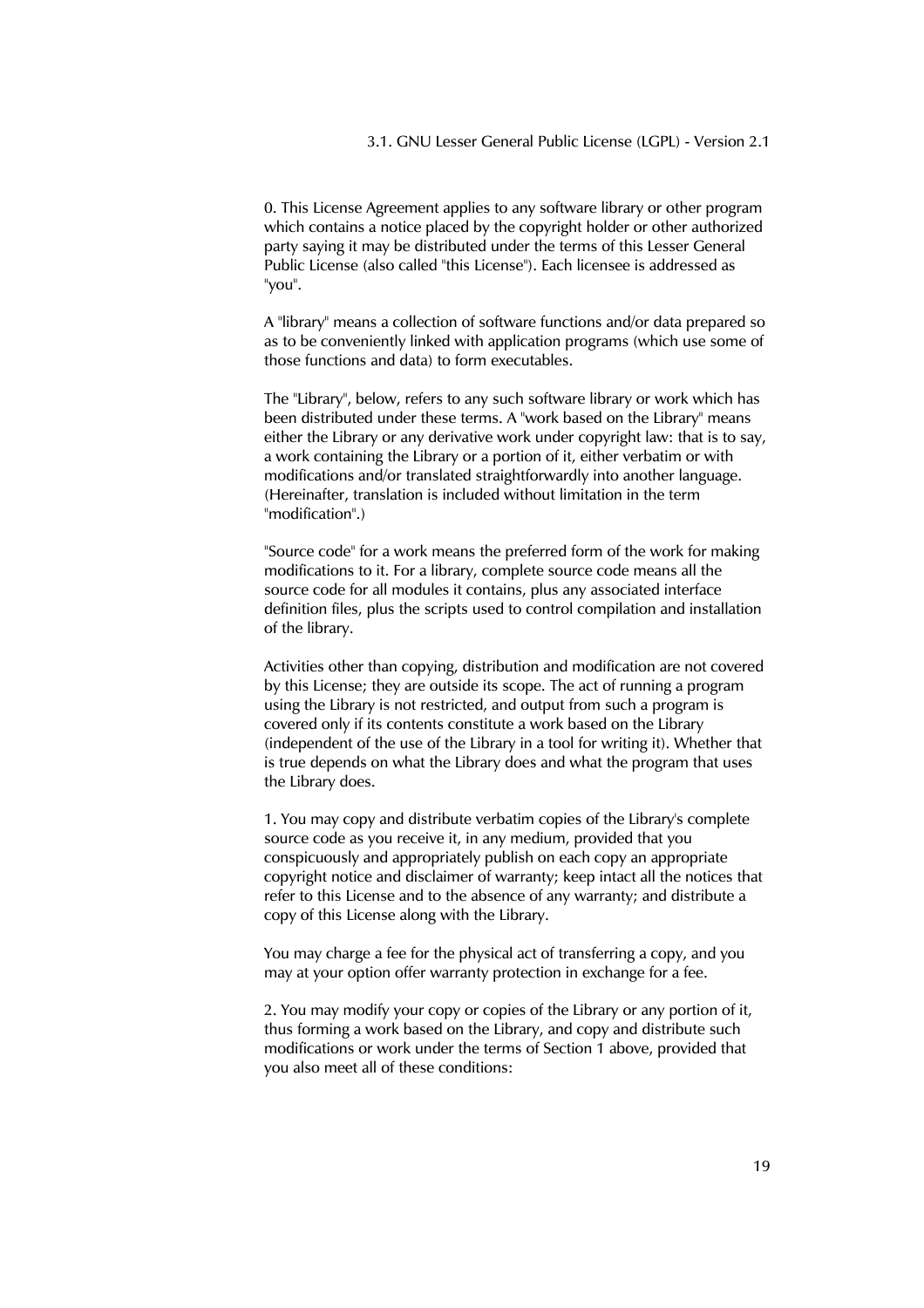\* a) The modified work must itself be a software library.

 \* b) You must cause the files modified to carry prominent notices stating that you changed the files and the date of any change.

 \* c) You must cause the whole of the work to be licensed at no charge to all third parties under the terms of this License.

 \* d) If a facility in the modified Library refers to a function or a table of data to be supplied by an application program that uses the facility, other than as an argument passed when the facility is invoked, then you must make a good faith effort to ensure that, in the event an application does not supply such function or table, the facility still operates, and performs whatever part of its purpose remains meaningful.

 (For example, a function in a library to compute square roots has a purpose that is entirely well-defined independent of the application. Therefore, Subsection 2d requires that any application-supplied function or table used by this function must be optional: if the application does not supply it, the square root function must still compute square roots.)

These requirements apply to the modified work as a whole. If identifiable sections of that work are not derived from the Library, and can be reasonably considered independent and separate works in themselves, then this License, and its terms, do not apply to those sections when you distribute them as separate works. But when you distribute the same sections as part of a whole which is a work based on the Library, the distribution of the whole must be on the terms of this License, whose permissions for other licensees extend to the entire whole, and thus to each and every part regardless of who wrote it.

Thus, it is not the intent of this section to claim rights or contest your rights to work written entirely by you; rather, the intent is to exercise the right to control the distribution of derivative or collective works based on the Library.

In addition, mere aggregation of another work not based on the Library with the Library (or with a work based on the Library) on a volume of a storage or distribution medium does not bring the other work under the scope of this License.

3. You may opt to apply the terms of the ordinary GNU General Public License instead of this License to a given copy of the Library. To do this, you must alter all the notices that refer to this License, so that they refer to the ordinary GNU General Public License, version 2, instead of to this License. (If a newer version than version 2 of the ordinary GNU General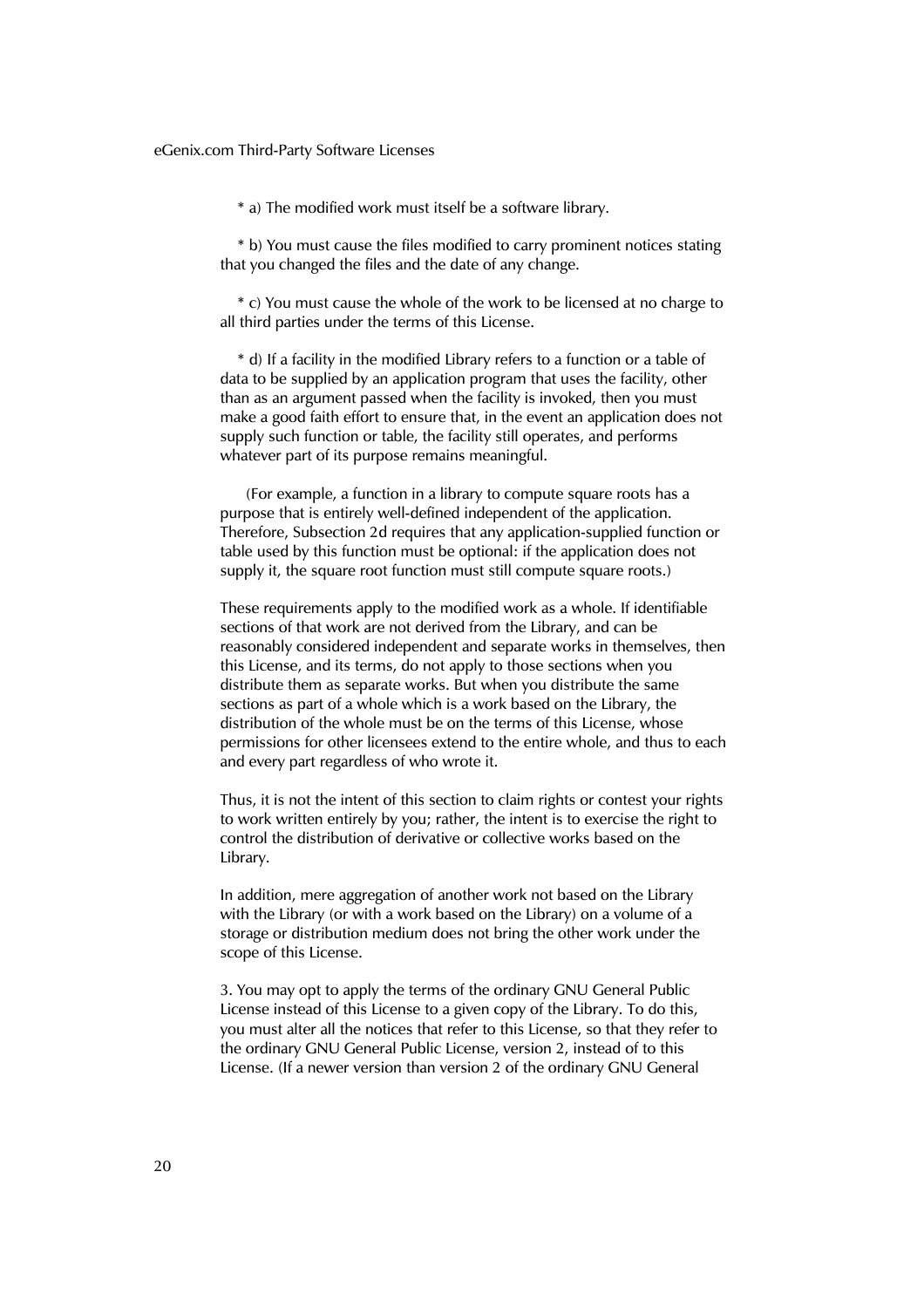3.1. GNU Lesser General Public License (LGPL) - Version 2.1

Public License has appeared, then you can specify that version instead if you wish.) Do not make any other change in these notices.

Once this change is made in a given copy, it is irreversible for that copy, so the ordinary GNU General Public License applies to all subsequent copies and derivative works made from that copy.

This option is useful when you wish to copy part of the code of the Library into a program that is not a library.

4. You may copy and distribute the Library (or a portion or derivative of it, under Section 2) in object code or executable form under the terms of Sections 1 and 2 above provided that you accompany it with the complete corresponding machine-readable source code, which must be distributed under the terms of Sections 1 and 2 above on a medium customarily used for software interchange.

If distribution of object code is made by offering access to copy from a designated place, then offering equivalent access to copy the source code from the same place satisfies the requirement to distribute the source code, even though third parties are not compelled to copy the source along with the object code.

5. A program that contains no derivative of any portion of the Library, but is designed to work with the Library by being compiled or linked with it, is called a "work that uses the Library". Such a work, in isolation, is not a derivative work of the Library, and therefore falls outside the scope of this License.

However, linking a "work that uses the Library" with the Library creates an executable that is a derivative of the Library (because it contains portions of the Library), rather than a "work that uses the library". The executable is therefore covered by this License. Section 6 states terms for distribution of such executables.

When a "work that uses the Library" uses material from a header file that is part of the Library, the object code for the work may be a derivative work of the Library even though the source code is not. Whether this is true is especially significant if the work can be linked without the Library, or if the work is itself a library. The threshold for this to be true is not precisely defined by law.

If such an object file uses only numerical parameters, data structure layouts and accessors, and small macros and small inline functions (ten lines or less in length), then the use of the object file is unrestricted, regardless of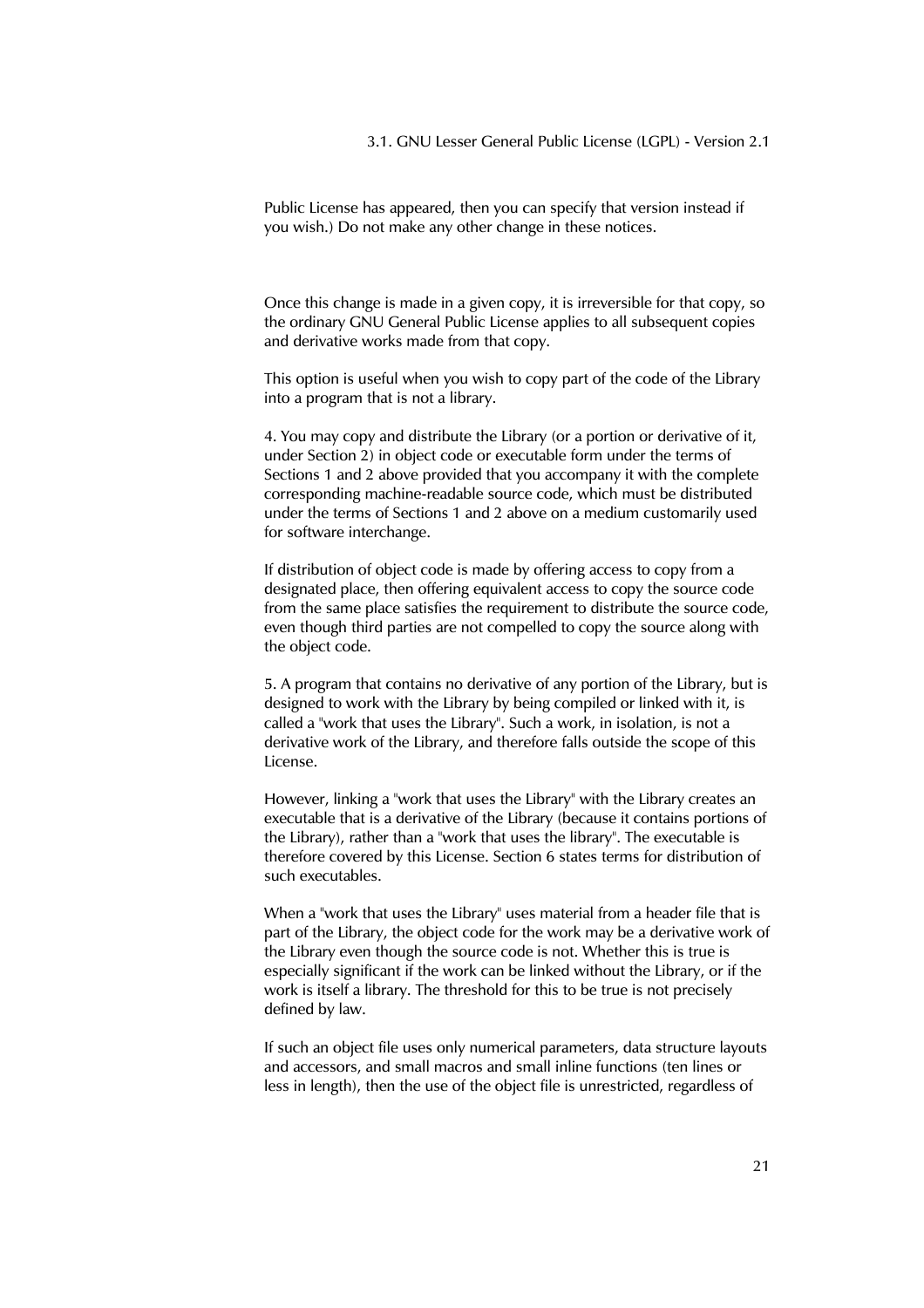whether it is legally a derivative work. (Executables containing this object code plus portions of the Library will still fall under Section 6.)

Otherwise, if the work is a derivative of the Library, you may distribute the object code for the work under the terms of Section 6. Any executables containing that work also fall under Section 6, whether or not they are linked directly with the Library itself.

6. As an exception to the Sections above, you may also combine or link a "work that uses the Library" with the Library to produce a work containing portions of the Library, and distribute that work under terms of your choice, provided that the terms permit modification of the work for the customer's own use and reverse engineering for debugging such modifications.

You must give prominent notice with each copy of the work that the Library is used in it and that the Library and its use are covered by this License. You must supply a copy of this License. If the work during execution displays copyright notices, you must include the copyright notice for the Library among them, as well as a reference directing the user to the copy of this License. Also, you must do one of these things:

 \* a) Accompany the work with the complete corresponding machinereadable source code for the Library including whatever changes were used in the work (which must be distributed under Sections 1 and 2 above); and, if the work is an executable linked with the Library, with the complete machine-readable "work that uses the Library", as object code and/or source code, so that the user can modify the Library and then relink to produce a modified executable containing the modified Library. (It is understood that the user who changes the contents of definitions files in the Library will not necessarily be able to recompile the application to use the modified definitions.)

 \* b) Use a suitable shared library mechanism for linking with the Library. A suitable mechanism is one that (1) uses at run time a copy of the library already present on the user's computer system, rather than copying library functions into the executable, and (2) will operate properly with a modified version of the library, if the user installs one, as long as the modified version is interface-compatible with the version that the work was made with.

 \* c) Accompany the work with a written offer, valid for at least three years, to give the same user the materials specified in Subsection 6a, above, for a charge no more than the cost of performing this distribution.

 \* d) If distribution of the work is made by offering access to copy from a designated place, offer equivalent access to copy the above specified materials from the same place.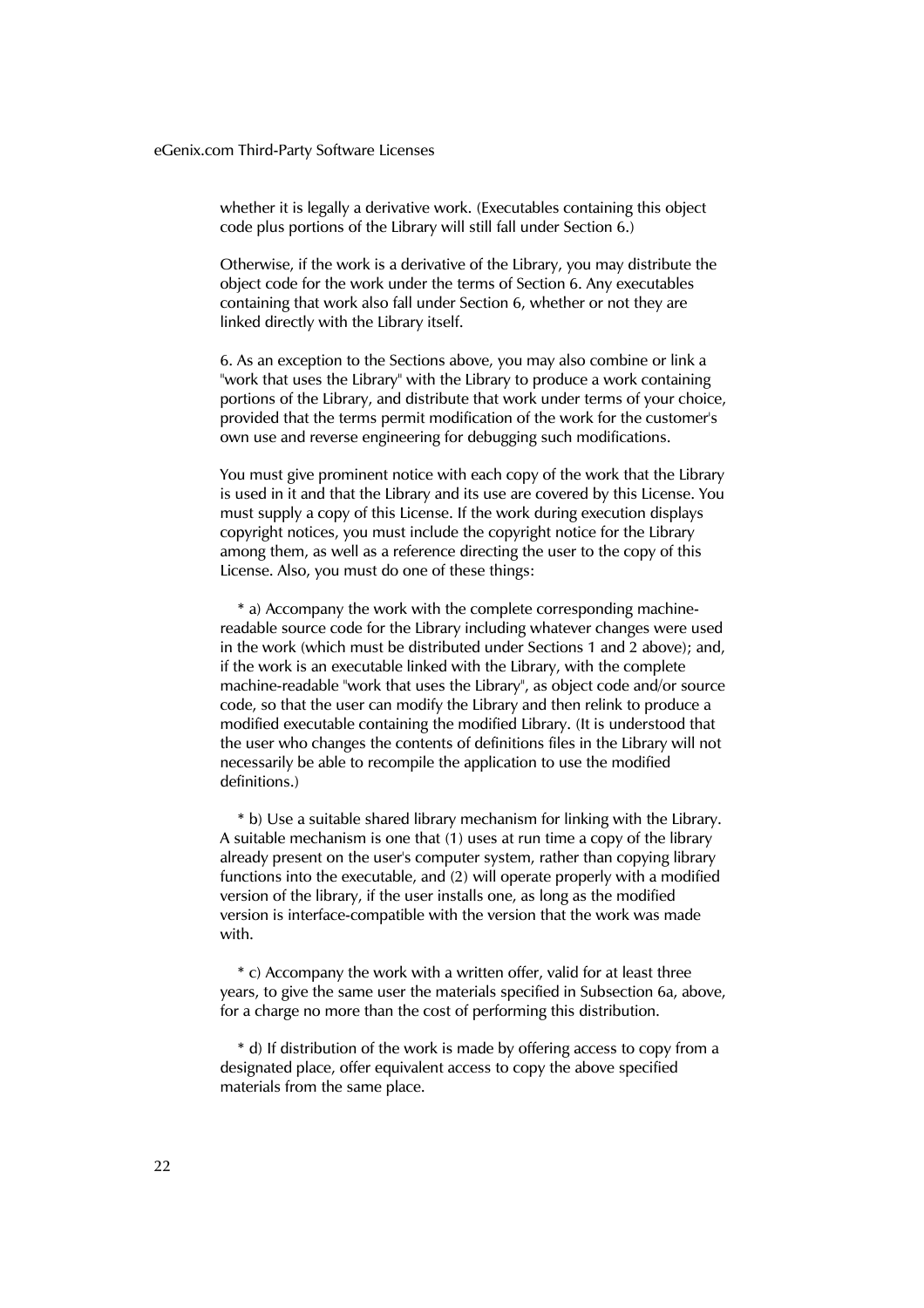# 3.1. GNU Lesser General Public License (LGPL) - Version 2.1

 \* e) Verify that the user has already received a copy of these materials or that you have already sent this user a copy.

For an executable, the required form of the "work that uses the Library" must include any data and utility programs needed for reproducing the executable from it. However, as a special exception, the materials to be distributed need not include anything that is normally distributed (in either source or binary form) with the major components (compiler, kernel, and so on) of the operating system on which the executable runs, unless that component itself accompanies the executable.

It may happen that this requirement contradicts the license restrictions of other proprietary libraries that do not normally accompany the operating system. Such a contradiction means you cannot use both them and the Library together in an executable that you distribute.

7. You may place library facilities that are a work based on the Library sideby-side in a single library together with other library facilities not covered by this License, and distribute such a combined library, provided that the separate distribution of the work based on the Library and of the other library facilities is otherwise permitted, and provided that you do these two things:

 \* a) Accompany the combined library with a copy of the same work based on the Library, uncombined with any other library facilities. This must be distributed under the terms of the Sections above.

 \* b) Give prominent notice with the combined library of the fact that part of it is a work based on the Library, and explaining where to find the accompanying uncombined form of the same work.

8. You may not copy, modify, sublicense, link with, or distribute the Library except as expressly provided under this License. Any attempt otherwise to copy, modify, sublicense, link with, or distribute the Library is void, and will automatically terminate your rights under this License. However, parties who have received copies, or rights, from you under this License will not have their licenses terminated so long as such parties remain in full compliance.

9. You are not required to accept this License, since you have not signed it. However, nothing else grants you permission to modify or distribute the Library or its derivative works. These actions are prohibited by law if you do not accept this License. Therefore, by modifying or distributing the Library (or any work based on the Library), you indicate your acceptance of this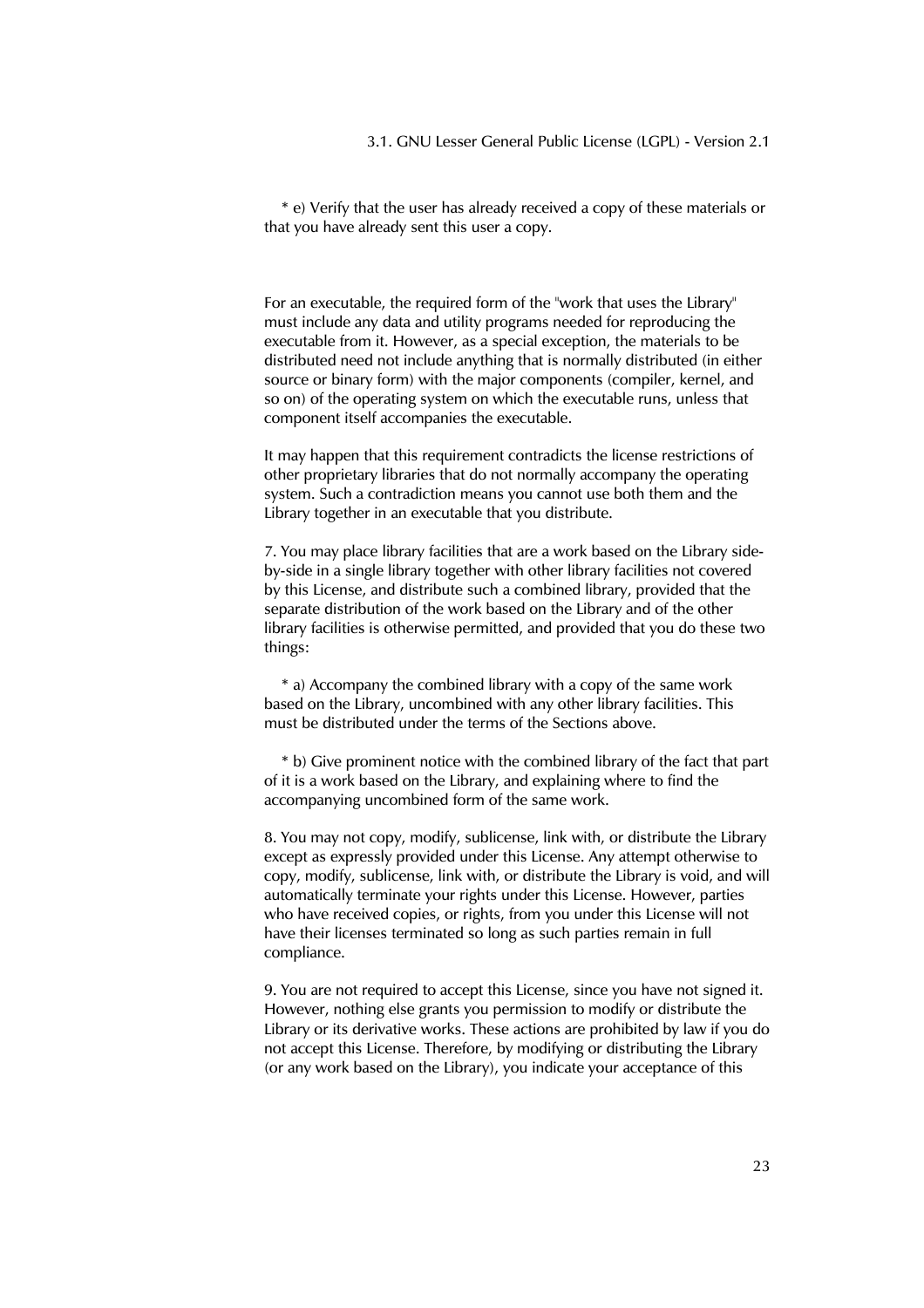License to do so, and all its terms and conditions for copying, distributing or modifying the Library or works based on it.

10. Each time you redistribute the Library (or any work based on the Library), the recipient automatically receives a license from the original licensor to copy, distribute, link with or modify the Library subject to these terms and conditions. You may not impose any further restrictions on the recipients' exercise of the rights granted herein. You are not responsible for enforcing compliance by third parties with this License.

11. If, as a consequence of a court judgment or allegation of patent infringement or for any other reason (not limited to patent issues), conditions are imposed on you (whether by court order, agreement or otherwise) that contradict the conditions of this License, they do not excuse you from the conditions of this License. If you cannot distribute so as to satisfy simultaneously your obligations under this License and any other pertinent obligations, then as a consequence you may not distribute the Library at all. For example, if a patent license would not permit royalty-free redistribution of the Library by all those who receive copies directly or indirectly through you, then the only way you could satisfy both it and this License would be to refrain entirely from distribution of the Library.

If any portion of this section is held invalid or unenforceable under any particular circumstance, the balance of the section is intended to apply, and the section as a whole is intended to apply in other circumstances.

It is not the purpose of this section to induce you to infringe any patents or other property right claims or to contest validity of any such claims; this section has the sole purpose of protecting the integrity of the free software distribution system which is implemented by public license practices. Many people have made generous contributions to the wide range of software distributed through that system in reliance on consistent application of that system; it is up to the author/donor to decide if he or she is willing to distribute software through any other system and a licensee cannot impose that choice.

This section is intended to make thoroughly clear what is believed to be a consequence of the rest of this License.

12. If the distribution and/or use of the Library is restricted in certain countries either by patents or by copyrighted interfaces, the original copyright holder who places the Library under this License may add an explicit geographical distribution limitation excluding those countries, so that distribution is permitted only in or among countries not thus excluded. In such case, this License incorporates the limitation as if written in the body of this License.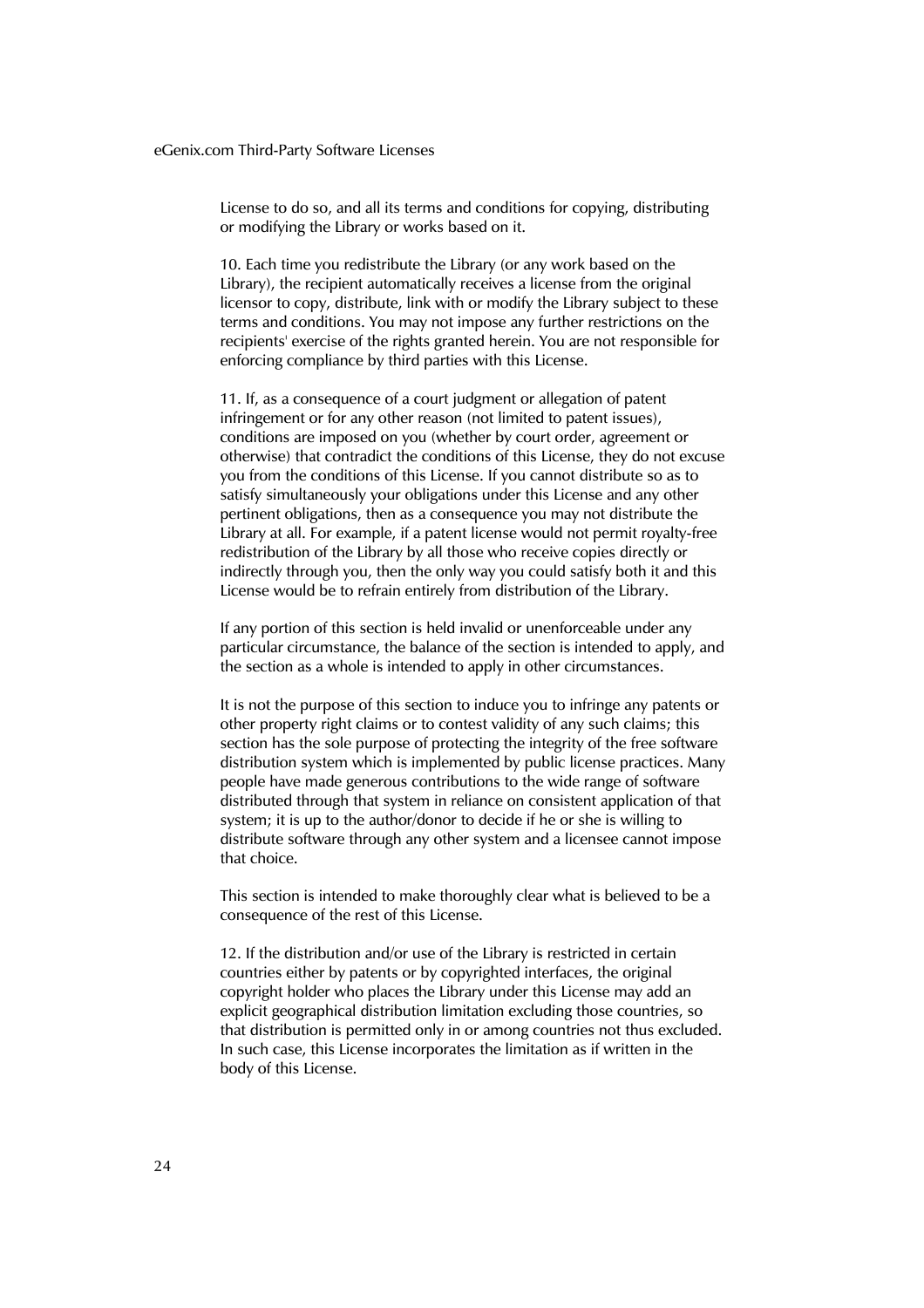13. The Free Software Foundation may publish revised and/or new versions of the Lesser General Public License from time to time. Such new versions will be similar in spirit to the present version, but may differ in detail to address new problems or concerns.

Each version is given a distinguishing version number. If the Library specifies a version number of this License which applies to it and "any later version", you have the option of following the terms and conditions either of that version or of any later version published by the Free Software Foundation. If the Library does not specify a license version number, you may choose any version ever published by the Free Software Foundation.

14. If you wish to incorporate parts of the Library into other free programs whose distribution conditions are incompatible with these, write to the author to ask for permission. For software which is copyrighted by the Free Software Foundation, write to the Free Software Foundation; we sometimes make exceptions for this. Our decision will be guided by the two goals of preserving the free status of all derivatives of our free software and of promoting the sharing and reuse of software generally.

# NO WARRANTY

15. BECAUSE THE LIBRARY IS LICENSED FREE OF CHARGE, THERE IS NO WARRANTY FOR THE LIBRARY, TO THE EXTENT PERMITTED BY APPLICABLE LAW. EXCEPT WHEN OTHERWISE STATED IN WRITING THE COPYRIGHT HOLDERS AND/OR OTHER PARTIES PROVIDE THE LIBRARY "AS IS" WITHOUT WARRANTY OF ANY KIND, EITHER EXPRESSED OR IMPLIED, INCLUDING, BUT NOT LIMITED TO, THE IMPLIED WARRANTIES OF MERCHANTABILITY AND FITNESS FOR A PARTICULAR PURPOSE. THE ENTIRE RISK AS TO THE QUALITY AND PERFORMANCE OF THE LIBRARY IS WITH YOU. SHOULD THE LIBRARY PROVE DEFECTIVE, YOU ASSUME THE COST OF ALL NECESSARY SERVICING, REPAIR OR CORRECTION.

16. IN NO EVENT UNLESS REQUIRED BY APPLICABLE LAW OR AGREED TO IN WRITING WILL ANY COPYRIGHT HOLDER, OR ANY OTHER PARTY WHO MAY MODIFY AND/OR REDISTRIBUTE THE LIBRARY AS PERMITTED ABOVE, BE LIABLE TO YOU FOR DAMAGES, INCLUDING ANY GENERAL, SPECIAL, INCIDENTAL OR CONSEQUENTIAL DAMAGES ARISING OUT OF THE USE OR INABILITY TO USE THE LIBRARY (INCLUDING BUT NOT LIMITED TO LOSS OF DATA OR DATA BEING RENDERED INACCURATE OR LOSSES SUSTAINED BY YOU OR THIRD PARTIES OR A FAILURE OF THE LIBRARY TO OPERATE WITH ANY OTHER SOFTWARE), EVEN IF SUCH HOLDER OR OTHER PARTY HAS BEEN ADVISED OF THE POSSIBILITY OF SUCH DAMAGES.

END OF TERMS AND CONDITIONS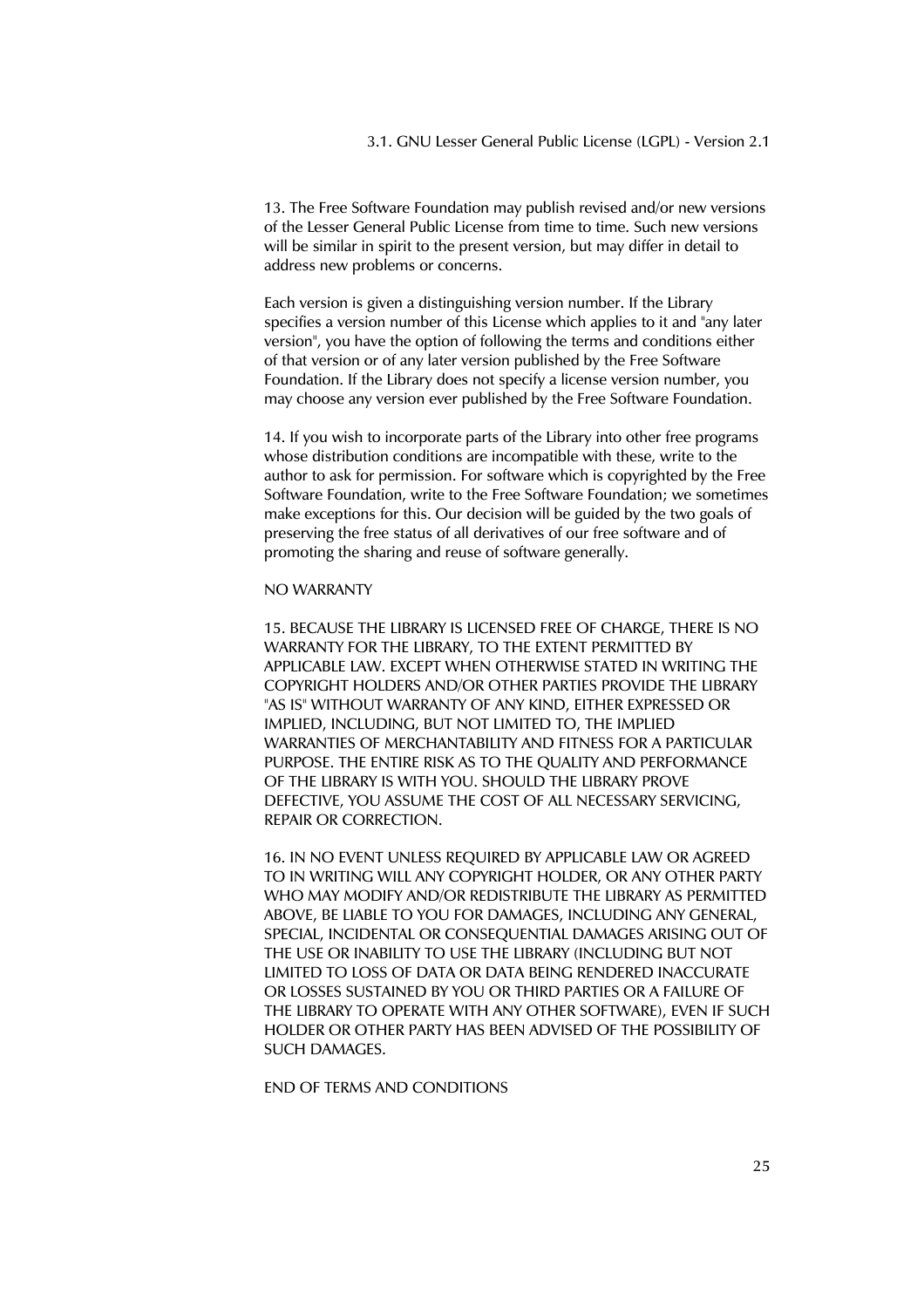# <span id="page-29-0"></span>3.2 Python Software Foundation (PSF) License – Version 2

<span id="page-29-1"></span>The following text was taken from *<http://www.python.org/>*

PYTHON SOFTWARE FOUNDATION LICENSE VERSION 2

1. This LICENSE AGREEMENT is between the Python Software Foundation ("PSF"), and the Individual or Organization ("Licensee") accessing and otherwise using this software ("Python") in source or binary form and its associated documentation.

2. Subject to the terms and conditions of this License Agreement, PSF hereby grants Licensee a nonexclusive, royalty-free, world-wide license to reproduce, analyze, test, perform and/or display publicly, prepare derivative works, distribute, and otherwise use Python alone or in any derivative version, provided, however, that PSF's License Agreement and PSF's notice of copyright, i.e., "Copyright (c) 2001, 2002, 2003, 2004, 2005, 2006, 2007, 2008, 2009, 2010 Python Software Foundation; All Rights Reserved" are retained in Python alone or in any derivative version prepared by Licensee.

3. In the event Licensee prepares a derivative work that is based on or incorporates Python or any part thereof, and wants to make the derivative work available to others as provided herein, then Licensee hereby agrees to include in any such work a brief summary ofthe changes made to Python.

4. PSF is making Python available to Licensee on an "AS IS" basis. PSF MAKES NO REPRESENTATIONS OR WARRANTIES, EXPRESS OR IMPLIED. BY WAY OF EXAMPLE, BUT NOT LIMITATION, PSF MAKES NO AND DISCLAIMS ANY REPRESENTATION OR WARRANTY OF MERCHANTABILITY OR FITNESS FOR ANY PARTICULAR PURPOSE OR THAT THE USE OF PYTHON WILL NOT INFRINGE ANY THIRD PARTY RIGHTS.

5. PSF SHALL NOT BE LIABLE TO LICENSEE OR ANY OTHER USERS OF PYTHON FOR ANY INCIDENTAL, SPECIAL, OR CONSEQUENTIAL DAMAGES OR LOSS AS A RESULT OF MODIFYING, DISTRIBUTING, OR OTHERWISE USING PYTHON, OR ANY DERIVATIVE THEREOF, EVEN IF ADVISED OF THE POSSIBILITY THEREOF.

6. This License Agreement will automatically terminate upon a material breach of its terms and conditions.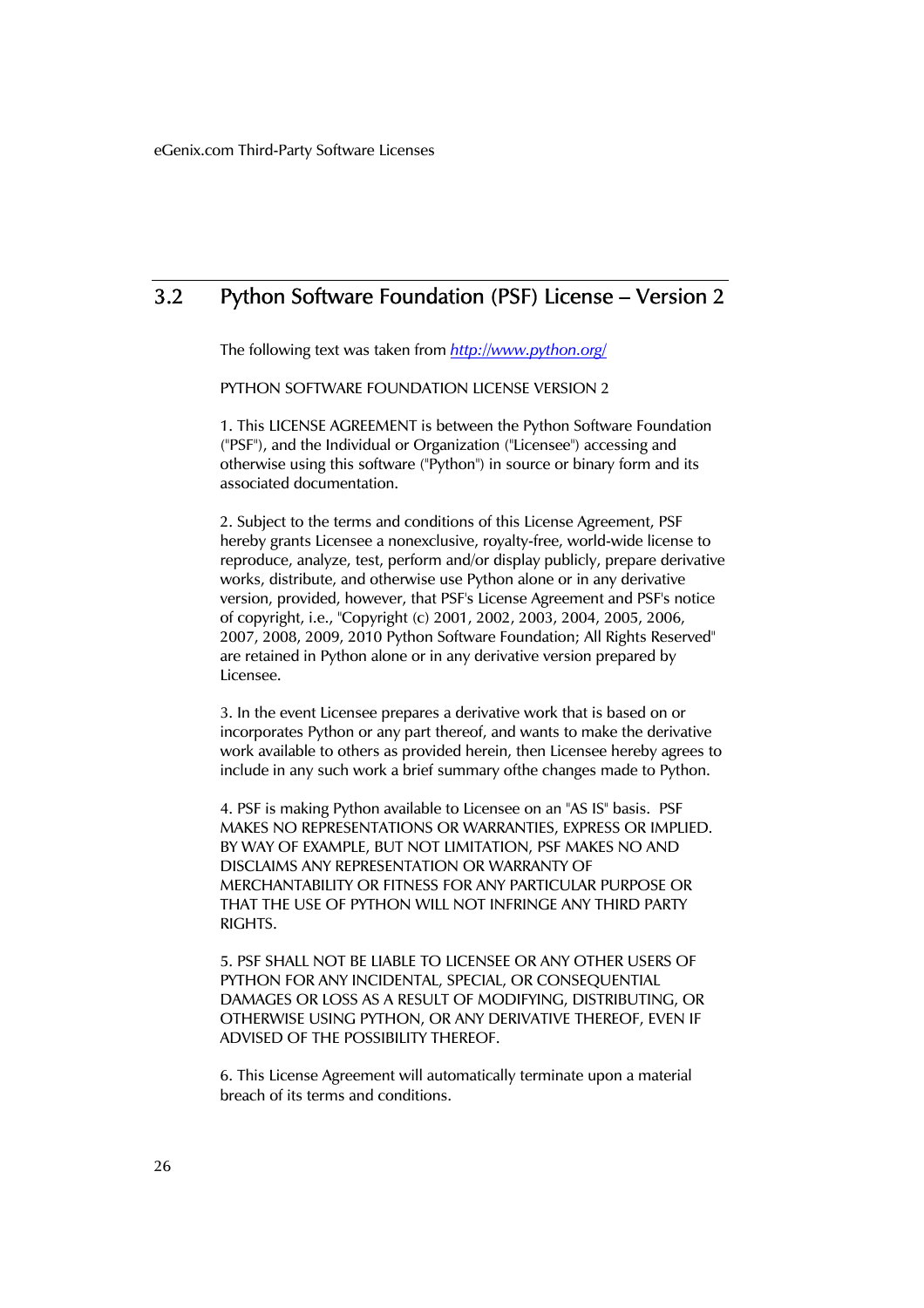<span id="page-30-0"></span>3.3. Creative Commons Attribution 2.5 Generic Public License (CC BY 2.5)

7. Nothing in this License Agreement shall be deemed to create any relationship of agency, partnership, or joint venture between PSF and Licensee. This License Agreement does not grant permission to use PSF trademarks or trade name in a trademark sense to endorse or promote products or services of Licensee, or any third party.

8. By copying, installing or otherwise using Python, Licensee agrees to be bound by the terms and conditions of this License Agreement.

# <span id="page-30-1"></span>3.3 Creative Commons Attribution 2.5 Generic Public License (CC BY 2.5)

The text for this license was taken from *<http://creativecommons.org/licenses/by/2.5/>*

# Creative Commons Attribution Generic Public License

Version 2.5

# Creative Commons Legal Code

# Attribution 2.5

CREATIVE COMMONS CORPORATION IS NOT A LAW FIRM AND DOES NOT PROVIDE LEGAL SERVICES. DISTRIBUTION OF THIS LICENSE DOES NOT CREATE AN ATTORNEY-CLIENT RELATIONSHIP. CREATIVE COMMONS PROVIDES THIS INFORMATION ON AN "AS-IS" BASIS. CREATIVE COMMONS MAKES NO WARRANTIES REGARDING THE INFORMATION PROVIDED, AND DISCLAIMS LIABILITY FOR DAMAGES RESULTING FROM ITS USE.

### *License*

THE WORK (AS DEFINED BELOW) IS PROVIDED UNDER THE TERMS OF THIS CREATIVE COMMONS PUBLIC LICENSE ("CCPL" OR "LICENSE"). THE WORK IS PROTECTED BY COPYRIGHT AND/OR OTHER APPLICABLE LAW. ANY USE OF THE WORK OTHER THAN AS AUTHORIZED UNDER THIS LICENSE OR COPYRIGHT LAW IS PROHIBITED.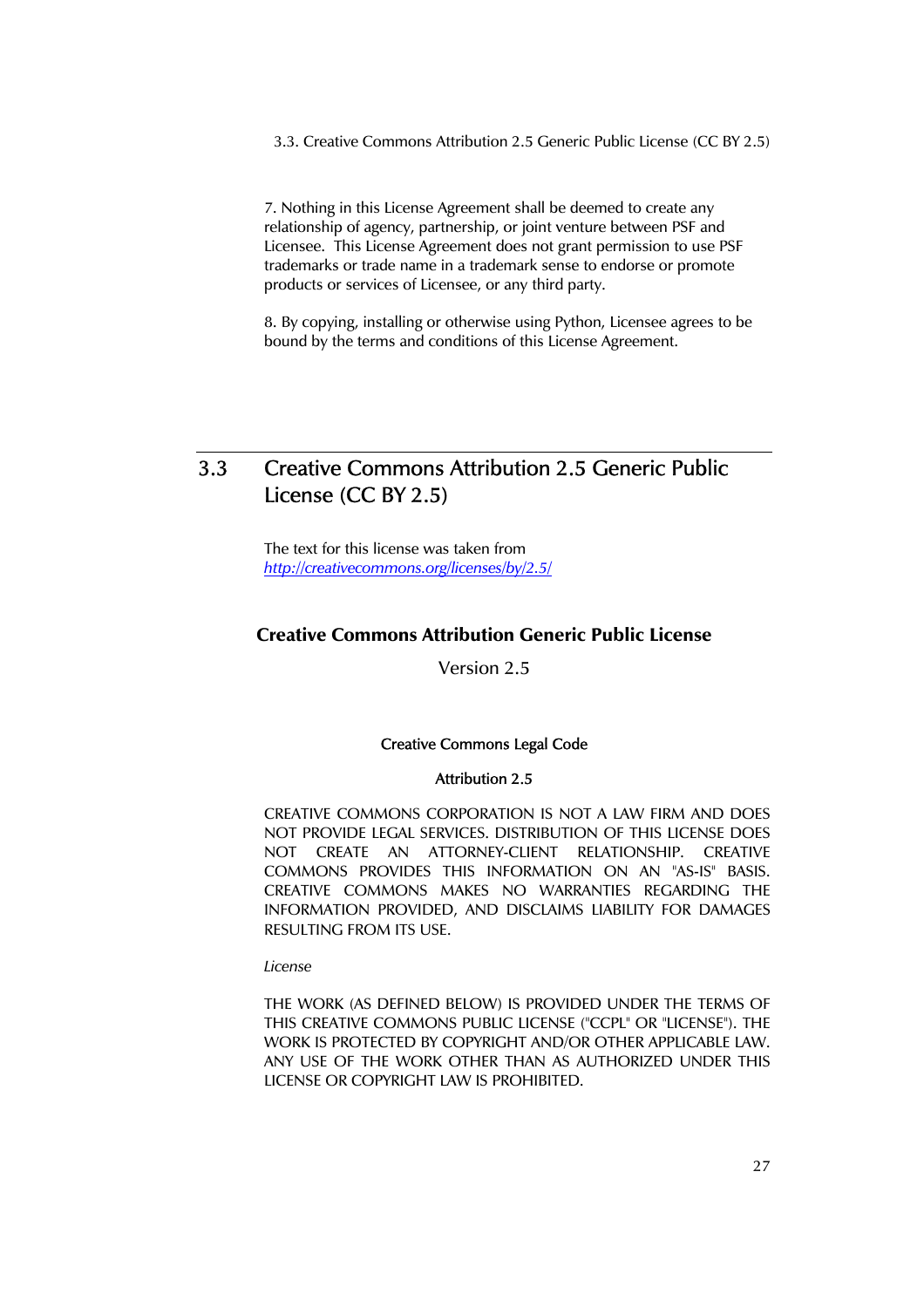BY EXERCISING ANY RIGHTS TO THE WORK PROVIDED HERE, YOU ACCEPT AND AGREE TO BE BOUND BY THE TERMS OF THIS LICENSE. THE LICENSOR GRANTS YOU THE RIGHTS CONTAINED HERE IN CONSIDERATION OF YOUR ACCEPTANCE OF SUCH TERMS AND CONDITIONS.

# 1. Definitions

- a. "Collective Work" means a work, such as a periodical issue, anthology or encyclopedia, in which the Work in its entirety in unmodified form, along with a number of other contributions, constituting separate and independent works in themselves, are assembled into a collective whole. A work that constitutes a Collective Work will not be considered a Derivative Work (as defined below) for the purposes of this License.
- b. "Derivative Work" means a work based upon the Work or upon the Work and other pre-existing works, such as a translation, musical arrangement, dramatization, fictionalization, motion picture version, sound recording, art reproduction, abridgment, condensation, or any other form in which the Work may be recast, transformed, or adapted, except that a work that constitutes a Collective Work will not be considered a Derivative Work for the purpose of this License. For the avoidance of doubt, where the Work is a musical composition or sound recording, the synchronization of the Work in timed-relation with a moving image ("synching") will be considered a Derivative Work for the purpose of this License.
- c. "Licensor" means the individual or entity that offers the Work under the terms of this License.
- d. "Original Author" means the individual or entity who created the Work.
- e. "Work" means the copyrightable work of authorship offered under the terms of this License.
- f. "You" means an individual or entity exercising rights under this License who has not previously violated the terms of this License with respect to the Work, or who has received express permission from the Licensor to exercise rights under this License despite a previous violation.

2. Fair Use Rights. Nothing in this license is intended to reduce, limit, or restrict any rights arising from fair use, first sale or other limitations on the exclusive rights of the copyright owner under copyright law or other applicable laws.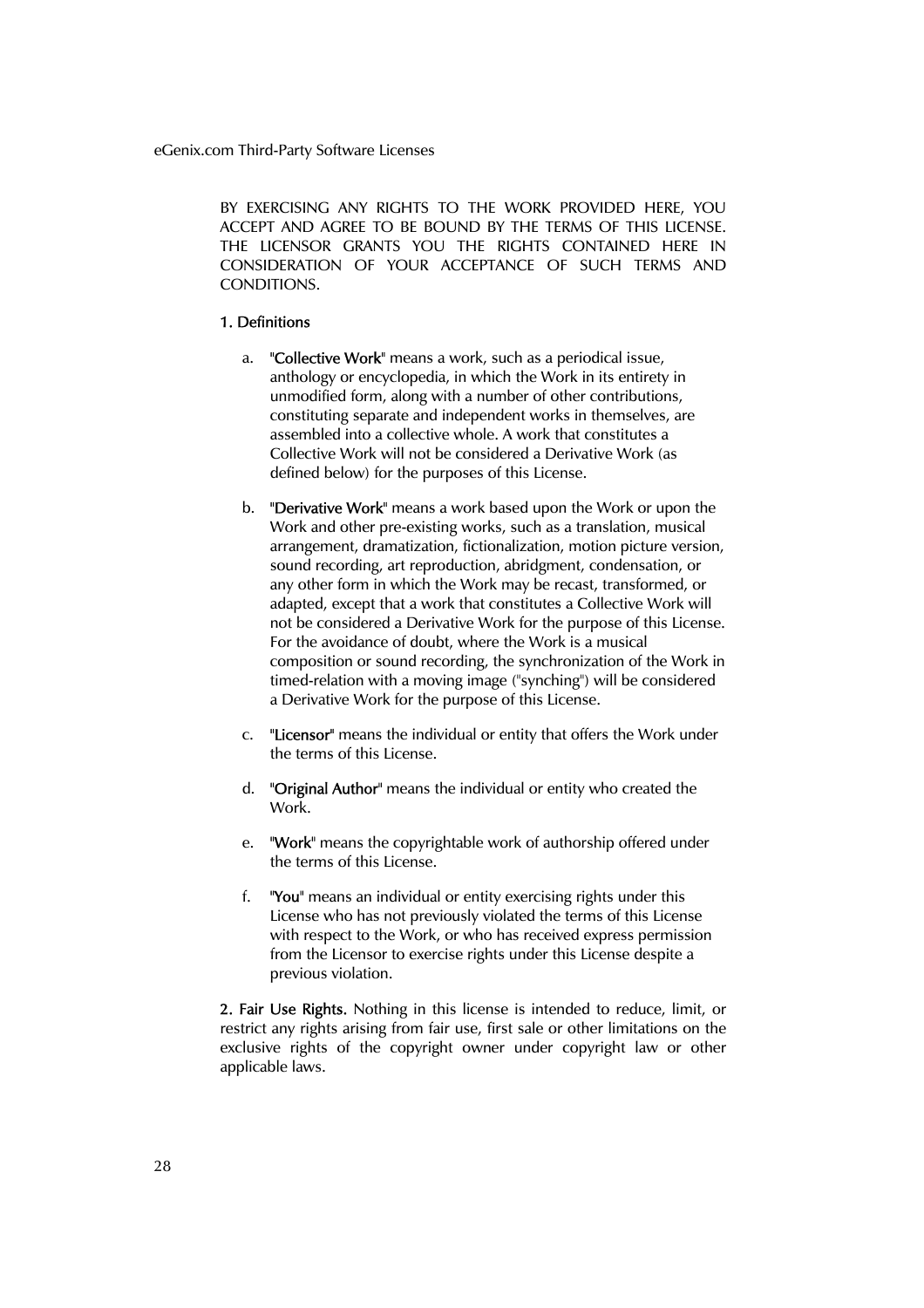3.3. Creative Commons Attribution 2.5 Generic Public License (CC BY 2.5)

3. License Grant. Subject to the terms and conditions of this License, Licensor hereby grants You a worldwide, royalty-free, non-exclusive, perpetual (for the duration of the applicable copyright) license to exercise the rights in the Work as stated below:

- a. to reproduce the Work, to incorporate the Work into one or more Collective Works, and to reproduce the Work as incorporated in the Collective Works;
- b. to create and reproduce Derivative Works;
- c. to distribute copies or phonorecords of, display publicly, perform publicly, and perform publicly by means of a digital audio transmission the Work including as incorporated in Collective Works:
- d. to distribute copies or phonorecords of, display publicly, perform publicly, and perform publicly by means of a digital audio transmission Derivative Works.
- e. For the avoidance of doubt, where the work is a musical composition:
	- i. Performance Royalties Under Blanket Licenses. Licensor waives the exclusive right to collect, whether individually or via a performance rights society (e.g. ASCAP, BMI, SESAC), royalties for the public performance or public digital performance (e.g. webcast) of the Work.
	- ii. Mechanical Rights and Statutory Royalties. Licensor waives the exclusive right to collect, whether individually or via a music rights agency or designated agent (e.g. Harry Fox Agency), royalties for any phonorecord You create from the Work ("cover version") and distribute, subject to the compulsory license created by 17 USC Section 115 of the US Copyright Act (or the equivalent in other jurisdictions).
- f. Webcasting Rights and Statutory Royalties. For the avoidance of doubt, where the Work is a sound recording, Licensor waives the exclusive right to collect, whether individually or via a performancerights society (e.g. SoundExchange), royalties for the public digital performance (e.g. webcast) of the Work, subject to the compulsory license created by 17 USC Section 114 of the US Copyright Act (or the equivalent in other jurisdictions).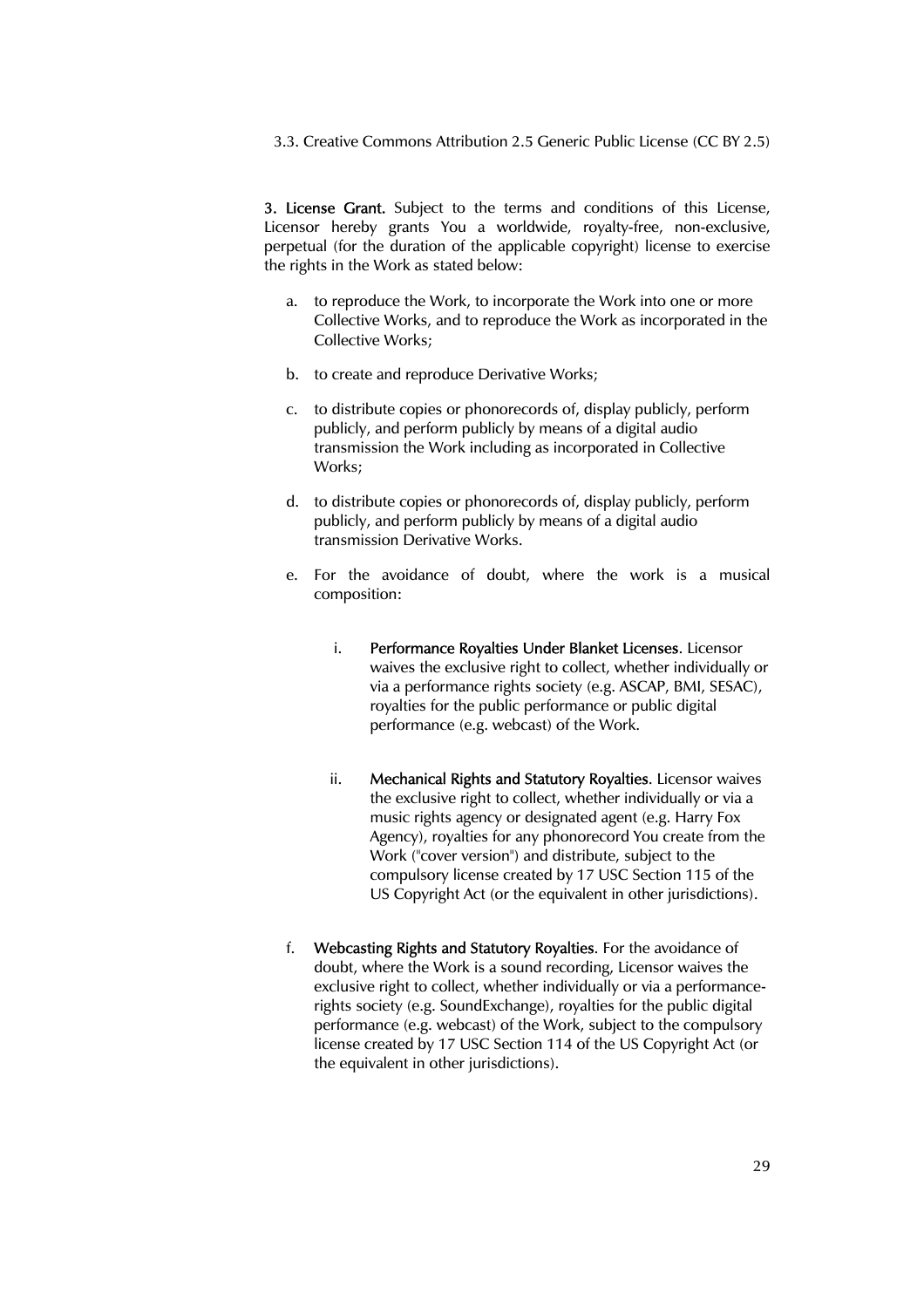The above rights may be exercised in all media and formats whether now known or hereafter devised. The above rights include the right to make such modifications as are technically necessary to exercise the rights in other media and formats. All rights not expressly granted by Licensor are hereby reserved.

4. Restrictions.The license granted in Section 3 above is expressly made subject to and limited by the following restrictions:

- a. You may distribute, publicly display, publicly perform, or publicly digitally perform the Work only under the terms of this License, and You must include a copy of, or the Uniform Resource Identifier for, this License with every copy or phonorecord of the Work You distribute, publicly display, publicly perform, or publicly digitally perform. You may not offer or impose any terms on the Work that alter or restrict the terms of this License or the recipients' exercise of the rights granted hereunder. You may not sublicense the Work. You must keep intact all notices that refer to this License and to the disclaimer of warranties. You may not distribute, publicly display, publicly perform, or publicly digitally perform the Work with any technological measures that control access or use of the Work in a manner inconsistent with the terms of this License Agreement. The above applies to the Work as incorporated in a Collective Work, but this does not require the Collective Work apart from the Work itself to be made subject to the terms of this License. If You create a Collective Work, upon notice from any Licensor You must, to the extent practicable, remove from the Collective Work any credit as required by clause 4(b), as requested. If You create a Derivative Work, upon notice from any Licensor You must, to the extent practicable, remove from the Derivative Work any credit as required by clause 4(b), as requested.
- b. If you distribute, publicly display, publicly perform, or publicly digitally perform the Work or any Derivative Works or Collective Works, You must keep intact all copyright notices for the Work and provide, reasonable to the medium or means You are utilizing: (i) the name of the Original Author (or pseudonym, if applicable) if supplied, and/or (ii) if the Original Author and/or Licensor designate another party or parties (e.g. a sponsor institute, publishing entity, journal) for attribution in Licensor's copyright notice, terms of service or by other reasonable means, the name of such party or parties; the title of the Work if supplied; to the extent reasonably practicable, the Uniform Resource Identifier, if any, that Licensor specifies to be associated with the Work, unless such URI does not refer to the copyright notice or licensing information for the Work; and in the case of a Derivative Work, a credit identifying the use of the Work in the Derivative Work (e.g., "French translation of the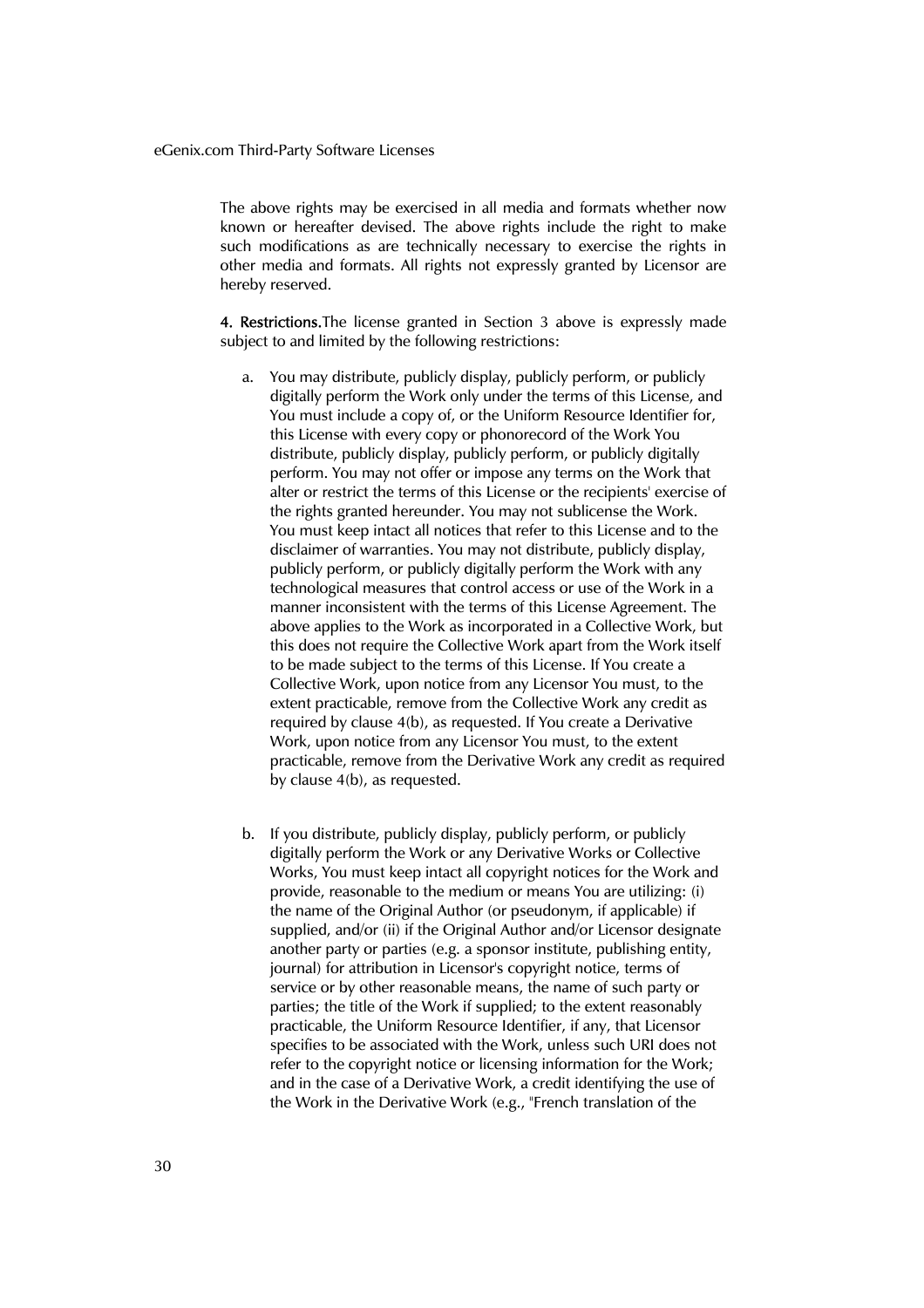3.3. Creative Commons Attribution 2.5 Generic Public License (CC BY 2.5)

Work by Original Author," or "Screenplay based on original Work by Original Author"). Such credit may be implemented in any reasonable manner; provided, however, that in the case of a Derivative Work or Collective Work, at a minimum such credit will appear where any other comparable authorship credit appears and in a manner at least as prominent as such other comparable authorship credit.

# 5. Representations, Warranties and Disclaimer

UNLESS OTHERWISE MUTUALLY AGREED TO BY THE PARTIES IN WRITING, LICENSOR OFFERS THE WORK AS-IS AND MAKES NO REPRESENTATIONS OR WARRANTIES OF ANY KIND CONCERNING THE WORK, EXPRESS, IMPLIED, STATUTORY OR OTHERWISE, INCLUDING, WITHOUT LIMITATION, WARRANTIES OF TITLE, MERCHANTIBILITY, FITNESS FOR A PARTICULAR PURPOSE, NONINFRINGEMENT, OR THE ABSENCE OF LATENT OR OTHER DEFECTS, ACCURACY, OR THE PRESENCE OF ABSENCE OF ERRORS, WHETHER OR NOT DISCOVERABLE. SOME JURISDICTIONS DO NOT ALLOW THE EXCLUSION OF IMPLIED WARRANTIES, SO SUCH EXCLUSION MAY NOT APPLY TO YOU.

6. Limitation on Liability. EXCEPT TO THE EXTENT REQUIRED BY APPLICABLE LAW, IN NO EVENT WILL LICENSOR BE LIABLE TO YOU ON ANY LEGAL THEORY FOR ANY SPECIAL, INCIDENTAL, CONSEQUENTIAL, PUNITIVE OR EXEMPLARY DAMAGES ARISING OUT OF THIS LICENSE OR THE USE OF THE WORK, EVEN IF LICENSOR HAS BEEN ADVISED OF THE POSSIBILITY OF SUCH DAMAGES.

# 7. Termination

- a. This License and the rights granted hereunder will terminate automatically upon any breach by You of the terms of this License. Individuals or entities who have received Derivative Works or Collective Works from You under this License, however, will not have their licenses terminated provided such individuals or entities remain in full compliance with those licenses. Sections 1, 2, 5, 6, 7, and 8 will survive any termination of this License.
- b. Subject to the above terms and conditions, the license granted here is perpetual (for the duration of the applicable copyright in the Work). Notwithstanding the above, Licensor reserves the right to release the Work under different license terms or to stop distributing the Work at any time; provided, however that any such election will not serve to withdraw this License (or any other license that has been, or is required to be, granted under the terms of this License), and this License will continue in full force and effect unless terminated as stated above.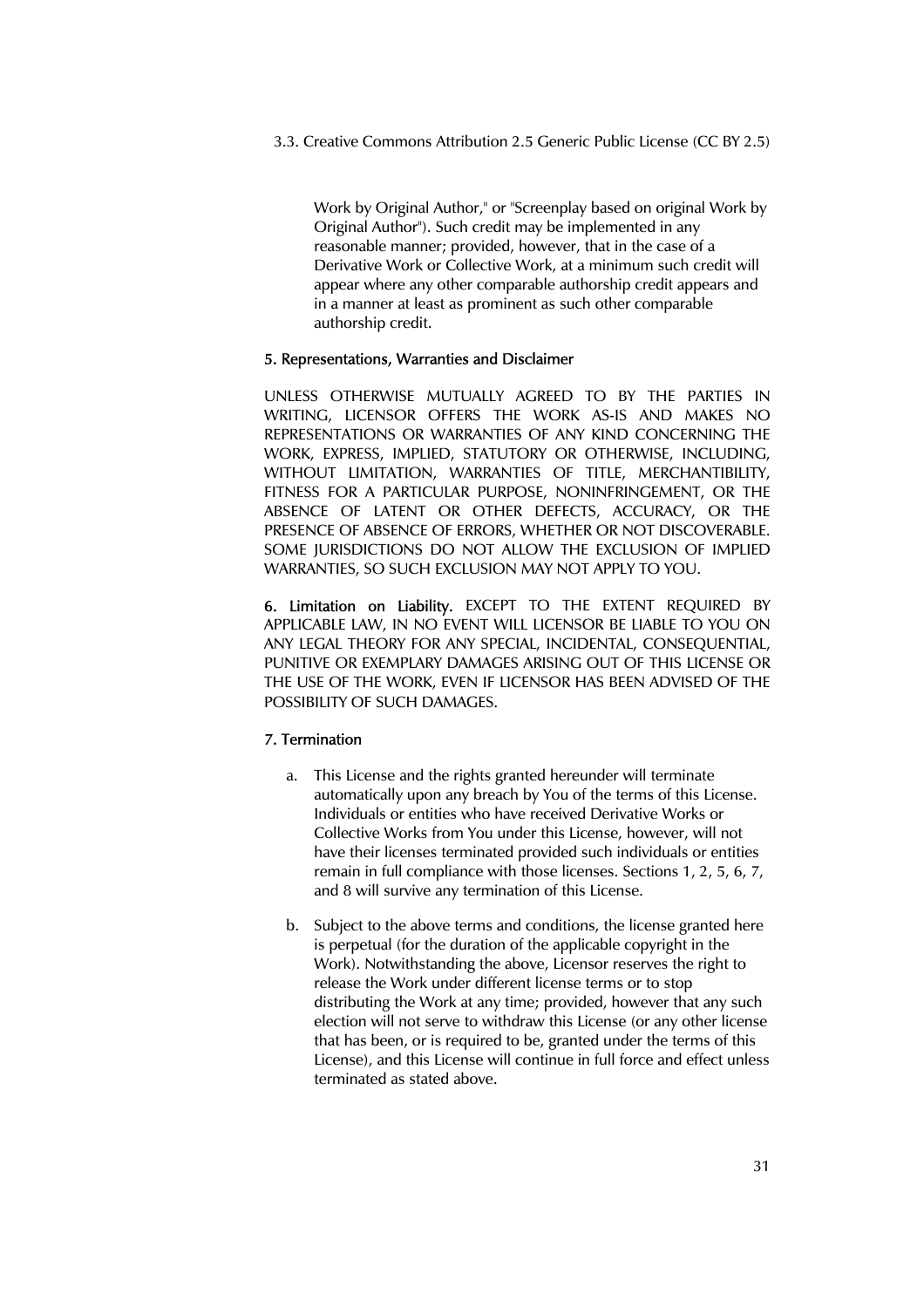# 8. Miscellaneous

- a. Each time You distribute or publicly digitally perform the Work or a Collective Work, the Licensor offers to the recipient a license to the Work on the same terms and conditions as the license granted to You under this License.
- b. Each time You distribute or publicly digitally perform a Derivative Work, Licensor offers to the recipient a license to the original Work on the same terms and conditions as the license granted to You under this License.
- c. If any provision of this License is invalid or unenforceable under applicable law, it shall not affect the validity or enforceability of the remainder of the terms of this License, and without further action by the parties to this agreement, such provision shall be reformed to the minimum extent necessary to make such provision valid and enforceable.
- d. No term or provision of this License shall be deemed waived and no breach consented to unless such waiver or consent shall be in writing and signed by the party to be charged with such waiver or consent.
- e. This License constitutes the entire agreement between the parties with respect to the Work licensed here. There are no understandings, agreements or representations with respect to the Work not specified here. Licensor shall not be bound by any additional provisions that may appear in any communication from You. This License may not be modified without the mutual written agreement of the Licensor and You.

Creative Commons is not a party to this License, and makes no warranty whatsoever in connection with the Work. Creative Commons will not be liable to You or any party on any legal theory for any damages whatsoever, including without limitation any general, special, incidental or consequential damages arising in connection to this license. Notwithstanding the foregoing two (2) sentences, if Creative Commons has expressly identified itself as the Licensor hereunder, it shall have all rights and obligations of Licensor.

Except for the limited purpose of indicating to the public that the Work is licensed under the CCPL, neither party will use the trademark "Creative Commons" or any related trademark or logo of Creative Commons without the prior written consent of Creative Commons. Any permitted use will be in compliance with Creative Commons' then-current trademark usage guidelines, as may be published on its website or otherwise made available upon request from time to time.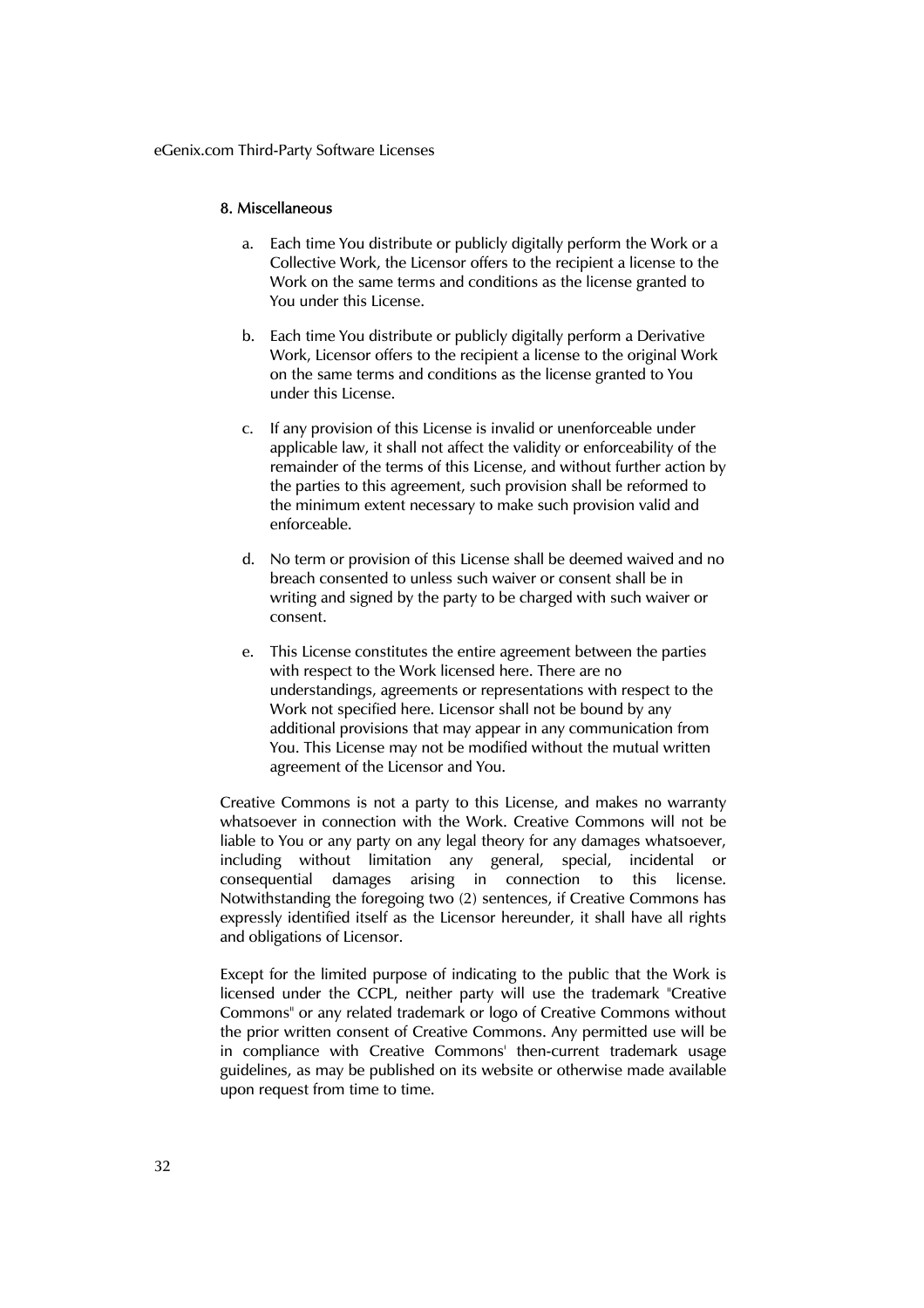Creative Commons may be contacted at *<http://creativecommons.org/>*.

# 3.4 Apache License 2.0 (APL 2.0)

<span id="page-36-0"></span>The text for this license was taken from *<http://www.apache.org/licenses/LICENSE-2.0.html>*:

# Apache License (APL)

Version 2.0

Apache License, Version 2.0

Version 2.0, January 2004

*http://www.apache.org/licenses/LICENSE-2.0*

TERMS AND CONDITIONS FOR USE, REPRODUCTION, AND DISTRIBUTION

1. Definitions.

"License" shall mean the terms and conditions for use, reproduction, and distribution as defined by Sections 1 through 9 of this document.

"Licensor" shall mean the copyright owner or entity authorized by the copyright owner that is granting the License.

"Legal Entity" shall mean the union of the acting entity and all other entities that control, are controlled by, or are under common control with that entity. For the purposes of this definition, "control" means (i) the power, direct or indirect, to cause the direction or management of such entity, whether by contract or otherwise, or (ii) ownership of fifty percent (50%) or more of the outstanding shares, or (iii) beneficial ownership of such entity.

"You" (or "Your") shall mean an individual or Legal Entity exercising permissions granted by this License.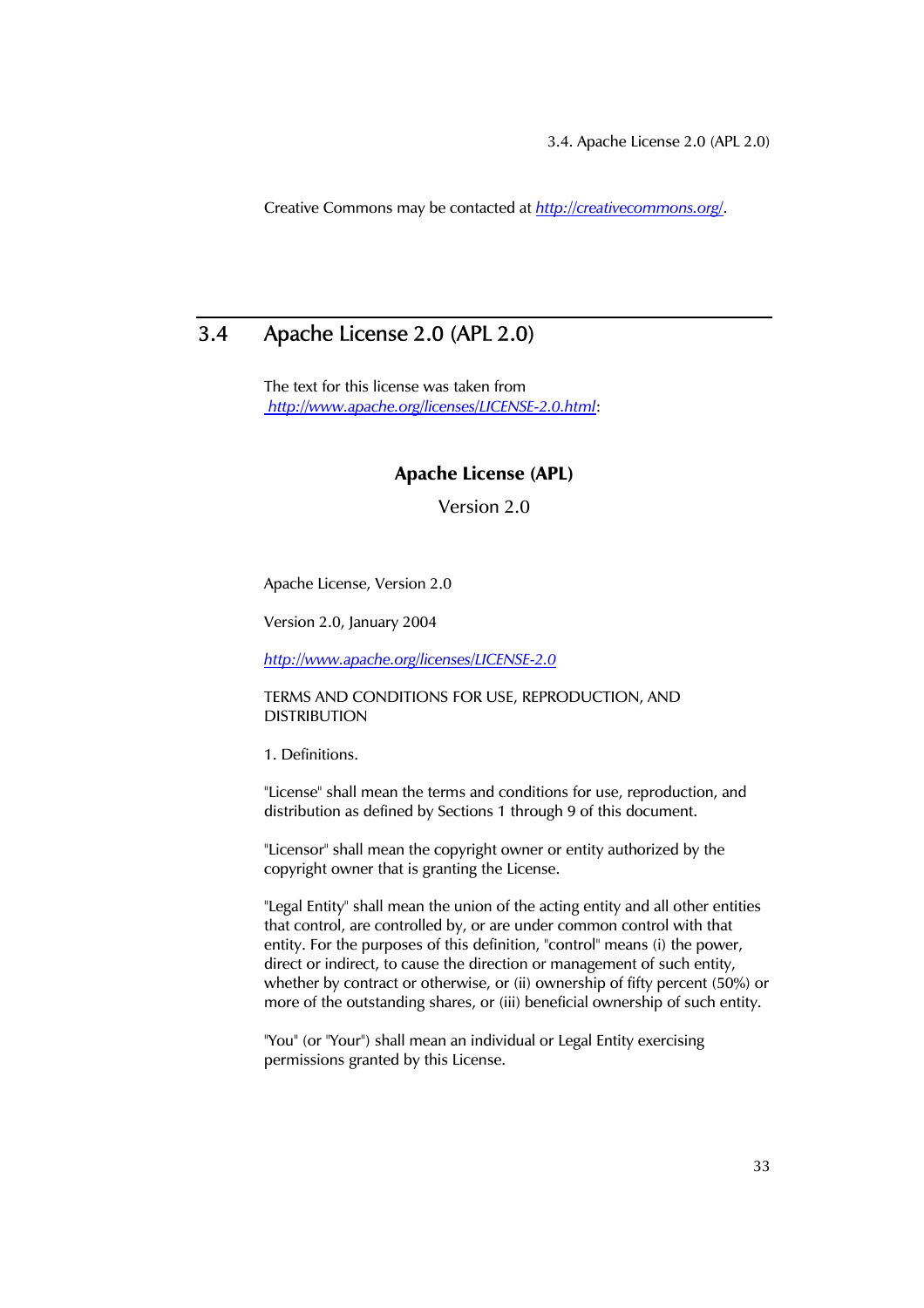"Source" form shall mean the preferred form for making modifications, including but not limited to software source code, documentation source, and configuration files.

"Object" form shall mean any form resulting from mechanical transformation or translation of a Source form, including but not limited to compiled object code, generated documentation, and conversions to other media types.

"Work" shall mean the work of authorship, whether in Source or Object form, made available under the License, as indicated by a copyright notice that is included in or attached to the work (an example is provided in the Appendix below).

"Derivative Works" shall mean any work, whether in Source or Object form, that is based on (or derived from) the Work and for which the editorial revisions, annotations, elaborations, or other modifications represent, as a whole, an original work of authorship. For the purposes of this License, Derivative Works shall not include works that remain separable from, or merely link (or bind by name) to the interfaces of, the Work and Derivative Works thereof.

"Contribution" shall mean any work of authorship, including the original version of the Work and any modifications or additions to that Work or Derivative Works thereof, that is intentionally submitted to Licensor for inclusion in the Work by the copyright owner or by an individual or Legal Entity authorized to submit on behalf of the copyright owner. For the purposes of this definition, "submitted" means any form of electronic, verbal, or written communication sent to the Licensor or its representatives, including but not limited to communication on electronic mailing lists, source code control systems, and issue tracking systems that are managed by, or on behalf of, the Licensor for the purpose of discussing and improving the Work, but excluding communication that is conspicuously marked or otherwise designated in writing by the copyright owner as "Not a Contribution."

"Contributor" shall mean Licensor and any individual or Legal Entity on behalf of whom a Contribution has been received by Licensor and subsequently incorporated within the Work.

2. Grant of Copyright License. Subject to the terms and conditions of this License, each Contributor hereby grants to You a perpetual, worldwide, non-exclusive, no-charge, royalty-free, irrevocable copyright license to reproduce, prepare Derivative Works of, publicly display, publicly perform,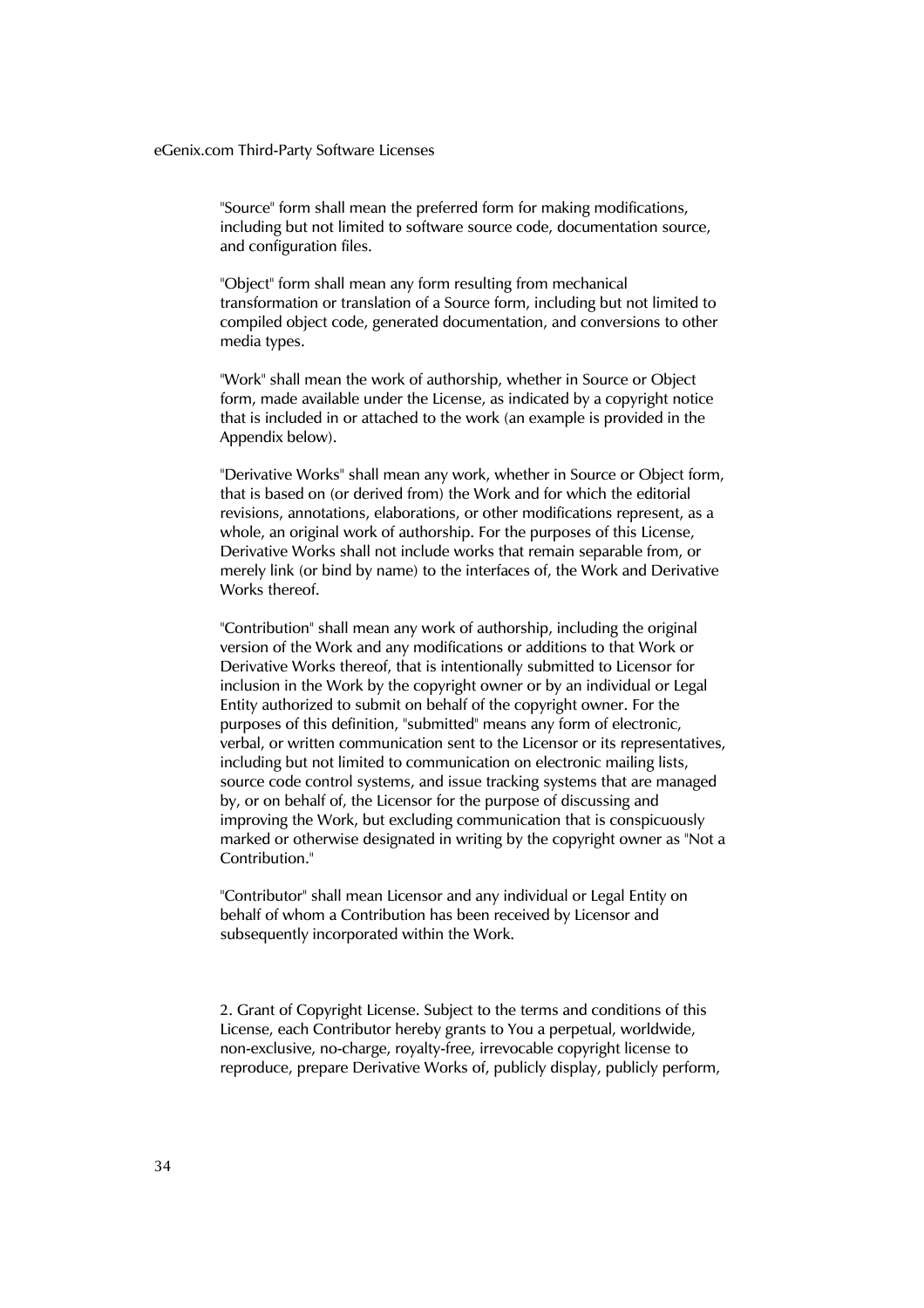sublicense, and distribute the Work and such Derivative Works in Source or Object form.

3. Grant of Patent License. Subject to the terms and conditions of this License, each Contributor hereby grants to You a perpetual, worldwide, non-exclusive, no-charge, royalty-free, irrevocable (except as stated in this section) patent license to make, have made, use, offer to sell, sell, import, and otherwise transfer the Work, where such license applies only to those patent claims licensable by such Contributor that are necessarily infringed by their Contribution(s) alone or by combination of their Contribution(s) with the Work to which such Contribution(s) was submitted. If You institute patent litigation against any entity (including a cross-claim or counterclaim in a lawsuit) alleging that the Work or a Contribution incorporated within the Work constitutes direct or contributory patent infringement, then any patent licenses granted to You under this License for that Work shall terminate as of the date such litigation is filed.

4. Redistribution. You may reproduce and distribute copies of the Work or Derivative Works thereof in any medium, with or without modifications, and in Source or Object form, provided that You meet the following conditions:

 1. You must give any other recipients of the Work or Derivative Works a copy of this License; and

 2. You must cause any modified files to carry prominent notices stating that You changed the files; and

 3. You must retain, in the Source form of any Derivative Works that You distribute, all copyright, patent, trademark, and attribution notices from the Source form of the Work, excluding those notices that do not pertain to any part of the Derivative Works; and

 4. If the Work includes a "NOTICE" text file as part of its distribution, then any Derivative Works that You distribute must include a readable copy of the attribution notices contained within such NOTICE file, excluding those notices that do not pertain to any part of the Derivative Works, in at least one of the following places: within a NOTICE text file distributed as part of the Derivative Works; within the Source form or documentation, if provided along with the Derivative Works; or, within a display generated by the Derivative Works, if and wherever such third-party notices normally appear. The contents of the NOTICE file are for informational purposes only and do not modify the License. You may add Your own attribution notices within Derivative Works that You distribute, alongside or as an addendum to the NOTICE text from the Work, provided that such additional attribution notices cannot be construed as modifying the License. You may add Your own copyright statement to Your modifications and may provide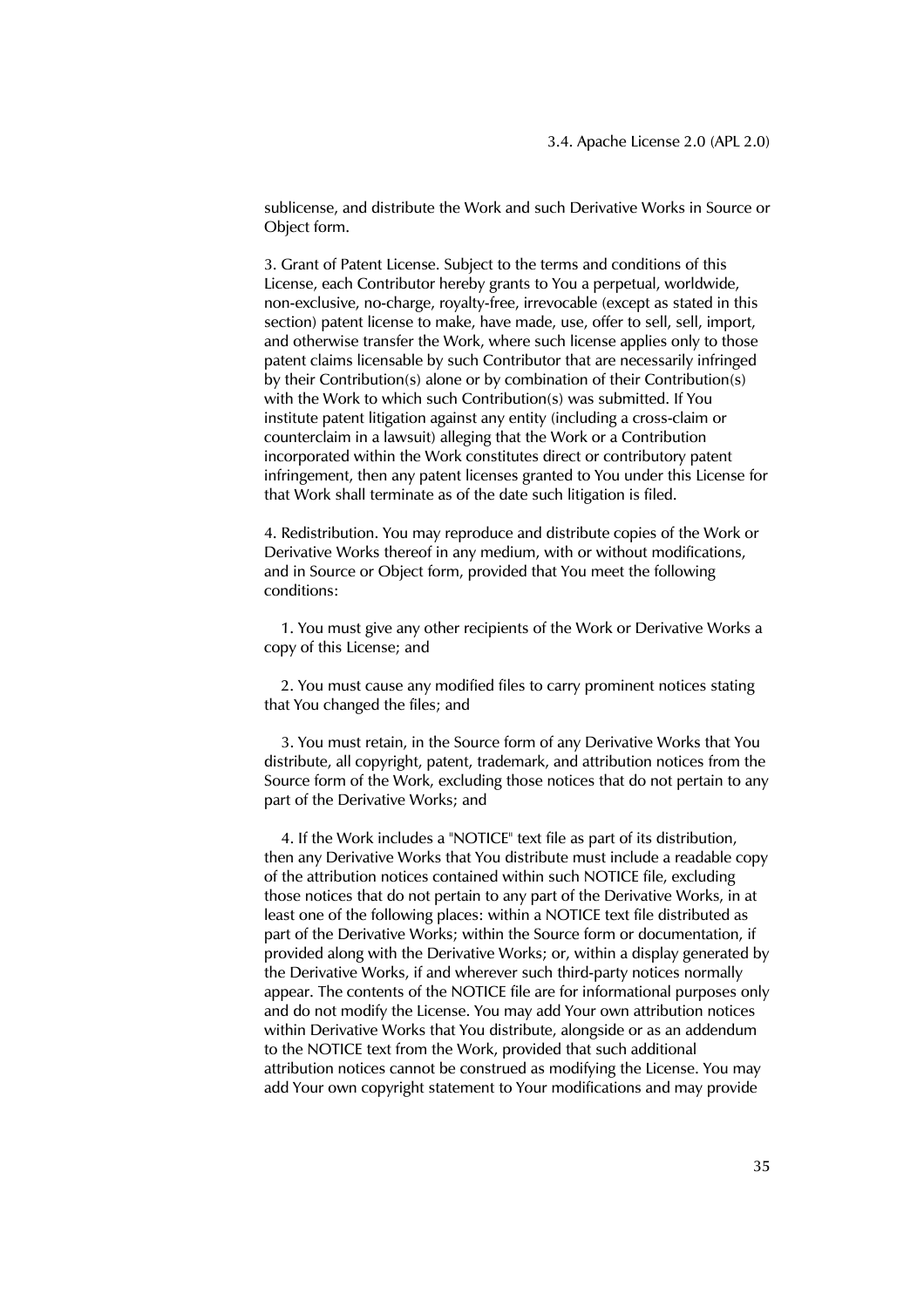additional or different license terms and conditions for use, reproduction, or distribution of Your modifications, or for any such Derivative Works as a whole, provided Your use, reproduction, and distribution of the Work otherwise complies with the conditions stated in this License.

5. Submission of Contributions. Unless You explicitly state otherwise, any Contribution intentionally submitted for inclusion in the Work by You to the Licensor shall be under the terms and conditions of this License, without any additional terms or conditions. Notwithstanding the above, nothing herein shall supersede or modify the terms of any separate license agreement you may have executed with Licensor regarding such Contributions.

6. Trademarks. This License does not grant permission to use the trade names, trademarks, service marks, or product names of the Licensor, except as required for reasonable and customary use in describing the origin of the Work and reproducing the content of the NOTICE file.

7. Disclaimer of Warranty. Unless required by applicable law or agreed to in writing, Licensor provides the Work (and each Contributor provides its Contributions) on an "AS IS" BASIS, WITHOUT WARRANTIES OR CONDITIONS OF ANY KIND, either express or implied, including, without limitation, any warranties or conditions of TITLE, NON-INFRINGEMENT, MERCHANTABILITY, or FITNESS FOR A PARTICULAR PURPOSE. You are solely responsible for determining the appropriateness of using or redistributing the Work and assume any risks associated with Your exercise of permissions under this License.

8. Limitation of Liability. In no event and under no legal theory, whether in tort (including negligence), contract, or otherwise, unless required by applicable law (such as deliberate and grossly negligent acts) or agreed to in writing, shall any Contributor be liable to You for damages, including any direct, indirect, special, incidental, or consequential damages of any character arising as a result of this License or out of the use or inability to use the Work (including but not limited to damages for loss of goodwill, work stoppage, computer failure or malfunction, or any and all other commercial damages or losses), even if such Contributor has been advised of the possibility of such damages.

9. Accepting Warranty or Additional Liability. While redistributing the Work or Derivative Works thereof, You may choose to offer, and charge a fee for, acceptance of support, warranty, indemnity, or other liability obligations and/or rights consistent with this License. However, in accepting such obligations, You may act only on Your own behalf and on Your sole responsibility, not on behalf of any other Contributor, and only if You agree to indemnify, defend, and hold each Contributor harmless for any liability